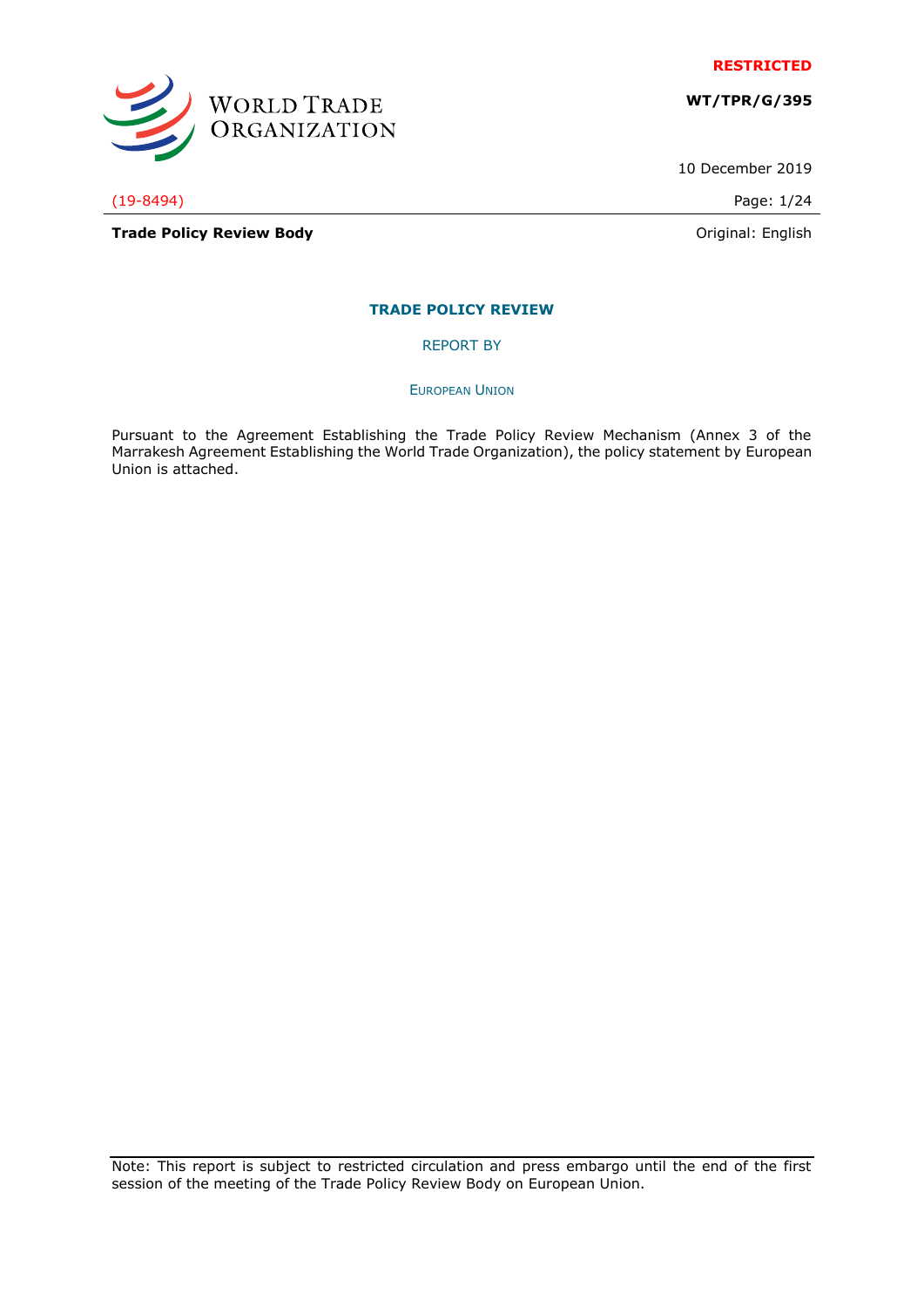# - 2 -

# **Contents**

| 1     |                                                                 |
|-------|-----------------------------------------------------------------|
| 2     |                                                                 |
| 2.1   |                                                                 |
| 2.2   |                                                                 |
| 3     |                                                                 |
| 3.1   |                                                                 |
| 3.2   |                                                                 |
| 3.3   |                                                                 |
| 3.4   |                                                                 |
| 3.5   |                                                                 |
| 3.6   |                                                                 |
| 3.7   |                                                                 |
| 3.8   |                                                                 |
| 3.9   |                                                                 |
| 3.10  |                                                                 |
| 3.11  |                                                                 |
| 3.12  |                                                                 |
| 3.13  |                                                                 |
| 3.14  | The withdrawal of the United Kingdom from the European Union 15 |
|       |                                                                 |
| 4.1   |                                                                 |
| 4.1.1 |                                                                 |
| 4.1.2 |                                                                 |
| 4.2   |                                                                 |
| 4.3   |                                                                 |
| 4.3.1 |                                                                 |
|       |                                                                 |
| 4.3.3 |                                                                 |
| 4.3.4 |                                                                 |
| 4.3.5 |                                                                 |
| 4.3.6 |                                                                 |
| 4.3.7 |                                                                 |
| 4.4   |                                                                 |
| 5     |                                                                 |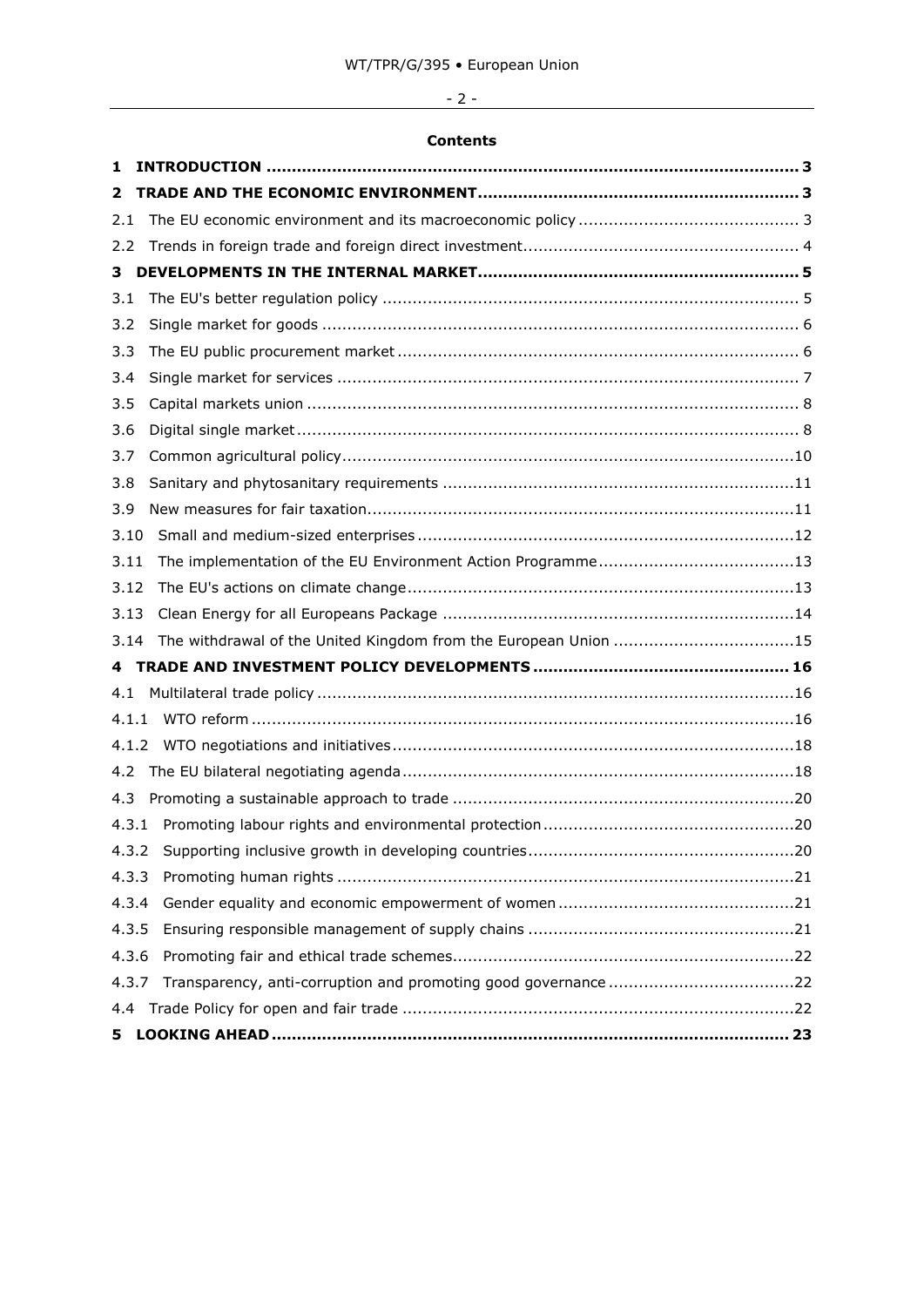#### <span id="page-2-0"></span>**1 INTRODUCTION**

1.1. International trade plays a central role in the EU's economy and drives its prosperity. It accounts for almost 35% of the EU's GDP (2017 figures) and supports more jobs than ever (36 million in 2018, two thirds more than in 2000). Since the last trade policy review in 2017, the EU has benefited and should continue to benefit from the opportunities that open and fair trade provides: creating high quality jobs, paid on average 12% better than in the rest of the economy, supporting EU exports and investment, increasing the competitiveness of EU businesses which strongly benefit from their integration in the global value chains and providing greater choice for EU consumers.

1.2. Preserving a stable and predictable international trading environment based on clear and enforceable rules is of strategic importance for the EU. Without such an environment, trade cannot flourish. The international rules-based trading order with the World Trade Organization (WTO) at its core is facing its biggest crisis in decades. Faced with this critical challenge the EU considers the modernisation of the WTO as a priority. For this reason, the EU presented a comprehensive approach to reforming the WTO in September 2018. It aims to revitalise negotiations; to preserve the dispute settlement system and to ensure better monitoring of its Membership's trade practices. The EU has tabled concrete proposals in these areas together with other WTO Members.

1.3. EU trade policy aims at fostering open, fair and sustainable trade. Openness is necessary to maintain the connection between the Single Market and global sources of growth that support job creation, innovation and upstream integration in global value chains that translates into high value-added exports. Fairness and sustainability are necessary to promote EU principles and values and help maintain EU competitiveness against distortions induced by state capitalist practices and lower standards, while providing protection to EU citizens. In addition to multilateral and plurilateral approaches, the EU pursues market opening through bilateral and regional trade agreements.

1.4. EU trade policy stays firmly grounded in universal fundamental rights and values – like promoting ambitious climate change mitigation, protecting the environment and guaranteeing food safety and security as well as the protection and promotion of labour rights. It does so by also actively promoting the mutual supportiveness between EU trade policy and the multilateral governance on such issues in the United Nations and the International Labour Organisation context. As enshrined in the EU Treaty, the EU has an obligation to ensure a coherent approach in terms of foreign policy. EU trade policy therefore is consistent with its wider foreign policy objectives – that are to pursue a policy that benefits society as a whole – and promotes European and universal standards and values alongside core economic interests, putting a greater emphasis on sustainable development, human rights, consumer protection, and responsible and fair trade.

1.5. The objective of EU trade policy is also to keep foreign markets open and to create opportunities for EU companies through concrete actions towards the implementation of agreements, the enforcement of EU rights under negotiated Free Trade Agreements (FTAs) and further trade negotiations.

1.6. The EU believes in the importance of inclusiveness, transparency and communication to achieve better understanding and awareness by the general public of the gains of trade.

#### <span id="page-2-1"></span>**2 TRADE AND THE ECONOMIC ENVIRONMENT**

-

#### <span id="page-2-2"></span>**2.1 The EU economic environment and its macroeconomic policy**

2.1. The European economy continued expanding during the period under review. In 2017, economic growth reached 2.6% compared to 2.0% in 2016. However, economic growth slowed to 2.0% during 2018, in particular, due to a less favorable external environment. Growth in the global economy and trade weakened amid tightened global financing conditions, trade tensions, high uncertainty, and an exceptional weakness in the manufacturing sector.

2.2. Looking forward, based on the 2019 summer forecast<sup>1</sup>, the European Commission expects growth of the European economy to continue despite global challenges. Growth is expected to

<sup>&</sup>lt;sup>1</sup> Viewed at: [https://ec.europa.eu/info/sites/info/files/economy-finance/ip108\\_en.pdf.](https://ec.europa.eu/info/sites/info/files/economy-finance/ip108_en.pdf)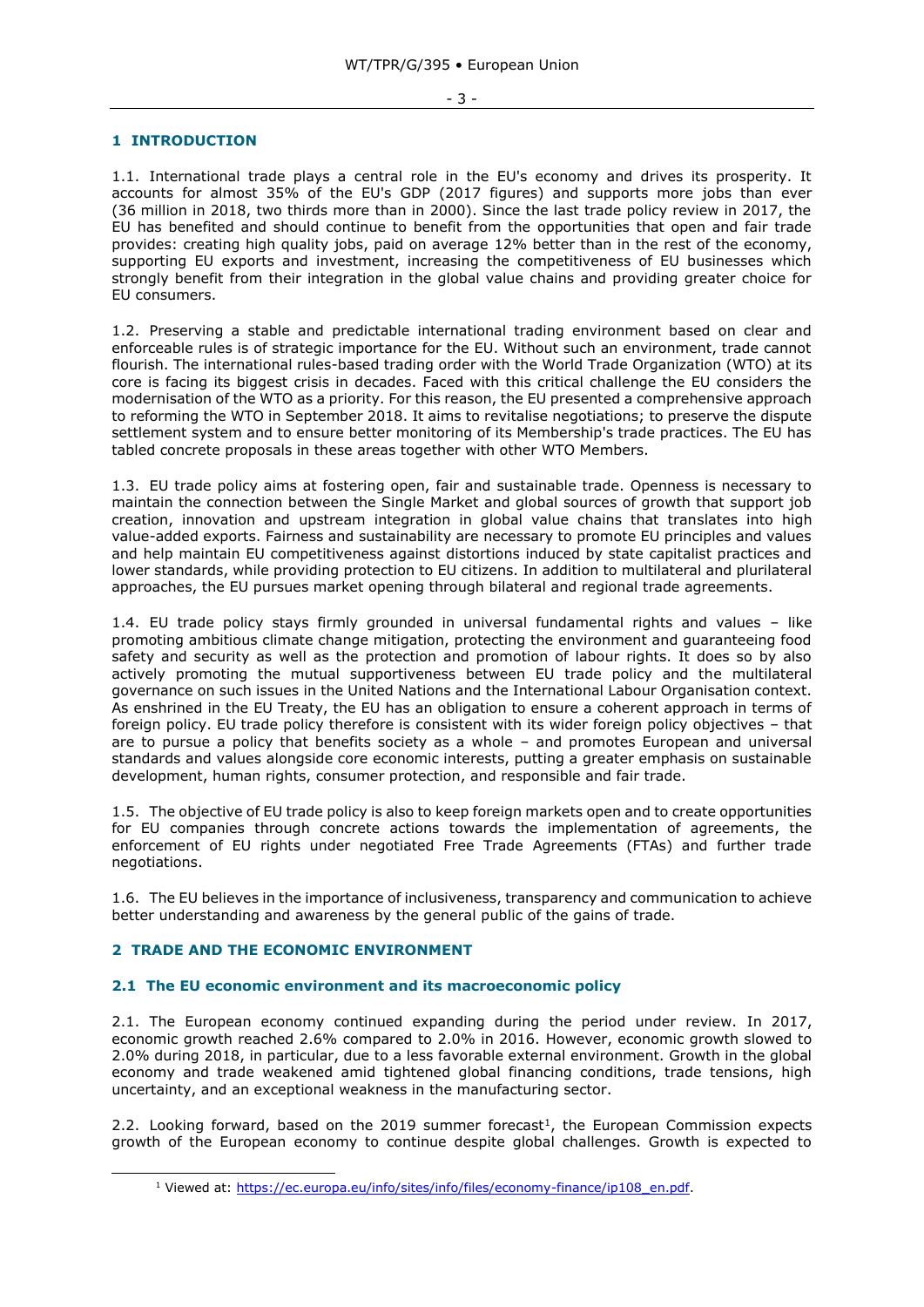moderate to 1.4% in 2019 and to increase to 1.6% in 2020. GDP in all EU Member States is expected to grow supported by domestic demand.

2.3. In 2018, the employment rate reached its highest on record and job creation continued to increase in the first quarter of 2019. The EU unemployment rate decreased from 8.6% in 2016 to 6.8% in 2018, its lowest level since 2000, and it further declined to 6.2% in August 2019. Combined with a steady rise in wages, muted inflation and supportive fiscal measures in some Member States, job creation should continue to underpin household spending in 2019 and 2020.

2.4. The EU youth unemployment rate and the rate of young people neither in employment nor in education or training (NEETs) dropped to record low levels (14.6% and 10.2%, respectively in 2018) since the launch of the Youth Guarantee flagship initiative to bring jobs and training opportunities to young people.<sup>2</sup> More than 14 million young people have benefitted from it since 2014. Although the youth unemployment rate remains double the overall unemployment rate, it has been decreasing faster.

2.5. Downside risks to the outlook remain prominent. Externally, these include the risk of a further escalation of trade tensions as well as a more persistent than forecast slowdown in global growth and foreign trade. Domestically, these include a possible negative spillover from the manufacturing recession to other sectors such as services and the uncertainty surrounding the United Kingdom's withdrawal from the EU, *inter alia*.

2.6. The European Fund for Strategic Investments (EFSI), created in 2015, continues supporting investment in the EU. The Fund provides a first loss guarantee under the EU budget to the European Investment Bank Group, allowing it to invest in more projects. The original investment target of EUR 315 billion by mid-2018 was achieved well ahead of time. As of September 2019, it is expected to trigger nearly EUR 433 billion in investments, with around 945,000 small and medium-sized business expected to benefit from improved access to finance. In parallel, low financing costs from an accommodative monetary policy should support investment.

## <span id="page-3-0"></span>**2.2 Trends in foreign trade and foreign direct investment**

2.7. The EU is the number one trading block in the world, ahead of the United States, China, and Japan. In 2018, the EU accounted for 15.7% (EUR 5.6 trillion) of total world trade in goods and services (see Table 1).

| (EUR billion)    |                |        |        |                |        |        |                   |        |        |
|------------------|----------------|--------|--------|----------------|--------|--------|-------------------|--------|--------|
|                  | <b>Imports</b> |        |        | <b>Exports</b> |        |        | Imports + exports |        |        |
|                  | 2016           | 2017   | 2018   | 2016           | 2017   | 2018   | 2016              | 2017   | 2018   |
| World            | 16,003         | 17,104 | 17,851 | 15,732         | 16,969 | 17,810 | 31,735            | 34,072 | 35,661 |
| <b>EU28</b>      | 2,446          | 2,579  | 2,709  | 2,616          | 2,792  | 2,874  | 5,062             | 5,371  | 5,583  |
| US               | 2,438          | 2,554  | 2,627  | 1,999          | 2,074  | 2,111  | 4,437             | 4,628  | 4,737  |
| China            | 1,844          | 2,036  | 2,252  | 2,120          | 2,220  | 2,344  | 3,964             | 4,256  | 4,595  |
| Japan            | 717            | 765    | 810    | 741            | 783    | 787    | 1,458             | 1,548  | 1,597  |
| % world          | 2016           | 2017   | 2018   | 2016           | 2017   | 2018   | 2016              | 2017   | 2018   |
| EU <sub>28</sub> | 15.3%          | 15.1%  | 15.2%  | 16.6%          | 16.5%  | 16.1%  | 16.0%             | 15.8%  | 15.7%  |
| <b>US</b>        | 15.2%          | 14.9%  | 14.7%  | 12.7%          | 12.2%  | 11.9%  | 14.0%             | 13.6%  | 13.3%  |
| China            | 11.5%          | 11.9%  | 12.6%  | 13.5%          | 13.1%  | 13.2%  | 12.5%             | 12.5%  | 12.9%  |
| Japan            | 4.5%           | 4.5%   | 4.5%   | 4.7%           | 4.6%   | 4.4%   | 4.6%              | 4.5%   | 4.5%   |

## **Table 2.1 Total world trade by reporter (goods and services)**

Note: Services figure does not include the value of services provided by EU-owned companies established in other countries (i.e. Mode 3).

Source: IMF, WTO, Eurostat/DG Trade (Intra-EU trade excluded).

-

2.8. As a share of GDP, in 2018, total EU trade did not change significantly compared to previous years, remaining at around 35%. As noted above, there are about 36 million EU jobs which depend

<sup>&</sup>lt;sup>2</sup> Viewed at: [https://ec.europa.eu/social/main.jsp?catId=1079.](https://ec.europa.eu/social/main.jsp?catId=1079)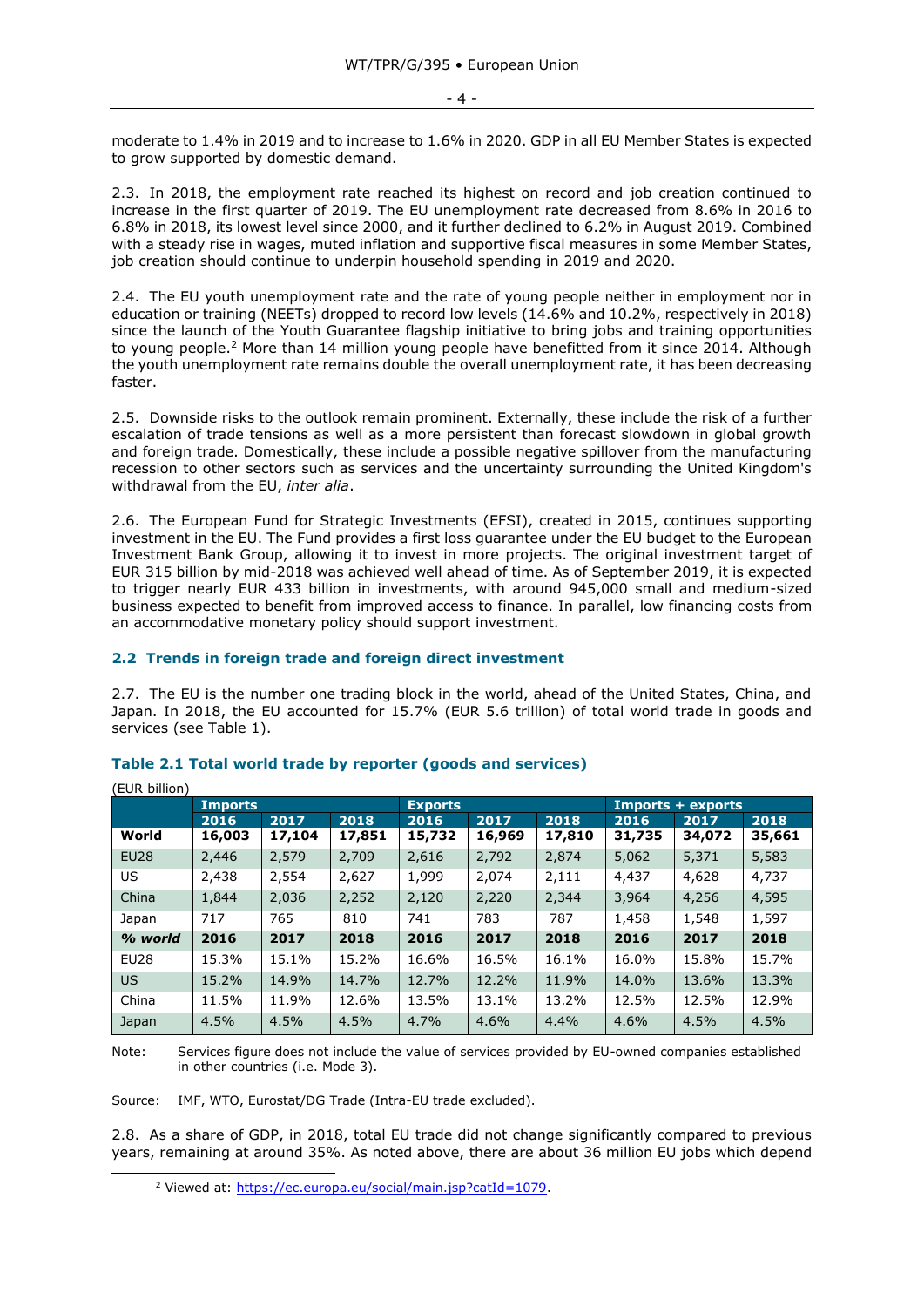on EU exports. The share of EU employment supported by sales of goods and services to the rest of the world over total employment increased from 10.1% in 2000 to 15.3% in 2017. This means that one in seven EU jobs is supported either directly or indirectly by extra-EU exports.<sup>3</sup>

2.9. The United States is the EU's largest export market for goods. In 2018, it accounted for EUR 406 billion (21%) of total EU goods exports. Other large export markets are China at EUR 210 billion (11%) and Switzerland at EUR 156 billion (8%). The EU imported EUR 395 billion (20%) of goods from China, EUR 267 billion (14%) from the US and EUR 168 billion (8%) from the Russian Federation.

2.10. In services, EU exports are directed primarily to the United States (20%), Switzerland (10%), and China (4%), while the EU's leading suppliers are the United States (20%), followed by Switzerland (6%) and China (3%).

2.11. In 2017, EU companies were the source of EUR 7,400 billion outward Foreign Direct Investment (FDI) stocks worldwide, while non-EU companies had FDI stocks in the EU worth around EUR 6,300 billion. The figures remained similar compared to 2016 (see Table 2<sup>4</sup>). The main leading sources of FDI are the United States, Switzerland, Canada, China, and Japan, while the leading destinations of EU FDI are the United States, Switzerland, Brazil and Mexico.

#### **Table 2.2 EU28 FDI**

(EUR billion)

-

|               | <b>Inward</b> |       | <b>Outward</b> |       |  |
|---------------|---------------|-------|----------------|-------|--|
|               | 2016          | 2017  | 2016           | 2017  |  |
| <b>Stocks</b> | 6,313         | 6,295 | 782.'          | 7.412 |  |
| <b>Flows</b>  | 387           | 146   | 357            | 219   |  |

Source: Eurostat.

#### <span id="page-4-0"></span>**3 DEVELOPMENTS IN THE INTERNAL MARKET**

3.1. Marking the 25th anniversary of the Single Market, the European Commission adopted a Communication in November 2018 presenting a fresh assessment of the situation in the Single Market<sup>5</sup> and calling on Member States to renew their political commitment to the Single Market.

3.2. The Communication recalled that, over the last 25 years, the Single Market has made Europe one of the most attractive places to live and to do business. Its four freedoms – the free movement of people, goods, services and capital – have helped improve the citizens' prosperity and strengthen the EU's competitiveness. A deep and integrated EU single market is not just good for the EU and its Member States; it also provides benefits to third countries, our trading partners, giving them access to a single market of over 500 million consumers in which goods can circulate freely.

3.3. To exploit its full potential in the digital era and ensure sustainable growth of the economy, the Single Market needs to function properly and constantly evolve in a rapidly changing world. The following represent the main recent developments in the Single Market.

## <span id="page-4-1"></span>**3.1 The EU's better regulation policy**

3.4. EU regulatory policy advanced under the Better Regulation Agenda (designing EU policies and laws in all policy areas so that they achieve their objectives at minimum costs and in a transparent manner), which was adopted in 2015.

3.5. The stocktaking of the agenda was completed in April 2019, acknowledging achievements regarding key measures introduced in the Better Regulation Agenda<sup>6</sup>:

<sup>&</sup>lt;sup>3</sup> Viewed at: [http://trade.ec.europa.eu/doclib/press/index.cfm?id=1947.](http://trade.ec.europa.eu/doclib/press/index.cfm?id=1947)

<sup>4</sup> The data on FDI in 2018 is not available yet.

<sup>5</sup> European Commission, *The Single Market in a changing world - A unique asset in need of renewed political commitment*. Viewed at: [https://ec.europa.eu/transparency/regdoc/rep/1/2018/EN/COM-2018-772-](https://ec.europa.eu/transparency/regdoc/rep/1/2018/EN/COM-2018-772-F1-EN-MAIN-PART-1.PDF) [F1-EN-MAIN-PART-1.PDF.](https://ec.europa.eu/transparency/regdoc/rep/1/2018/EN/COM-2018-772-F1-EN-MAIN-PART-1.PDF)

<sup>&</sup>lt;sup>6</sup> Viewed at: [https://ec.europa.eu/info/sites/info/files/better-regulation-taking-stock\\_en\\_0.pdf.](https://ec.europa.eu/info/sites/info/files/better-regulation-taking-stock_en_0.pdf)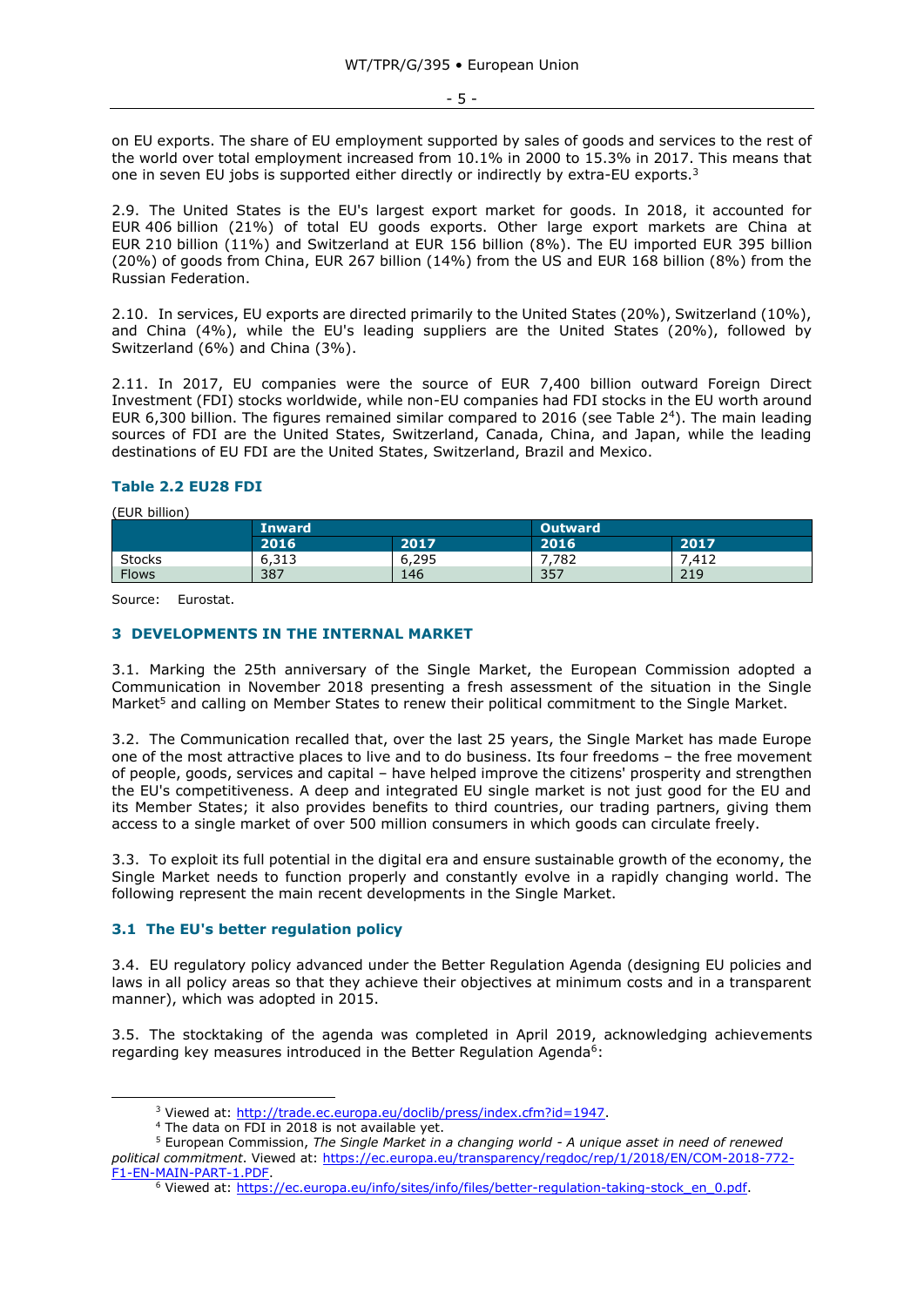- a. Improved stakeholder participation through (i) feedback opportunities over the entire policy lifecycle, including on draft delegated and implementing acts; (ii) a commitment to consult for a period of 12 weeks on all new proposals and evaluations; and (iii) a new web-based common portal where all stakeholders can obtain information about new initiatives and express their views;
- b. Integrated guidelines and a comprehensive toolbox for the European Commission staff on how to apply better regulation across the policy cycle;
- c. A renewed commitment to evaluate existing legislation before proposing changes ("evaluate first");
- d. An independent Regulatory Scrutiny Board reviewing the quality of all impact assessments and major evaluations, comprising seven full-time members who are not involved in the policymaking process, including three appointed from outside of the EU's institutions;
- e. A new commitment to systematically verify the opportunities for simplification and greater efficiency when revising existing legislation without undermining its purpose;
- f. A REFIT Platform<sup>7</sup> to provide bottom-up support to the Commission in the above task; and
- g. A proposal on the basis of which a new Interinstitutional Agreement on Better Law-Making between the European Parliament, the Council of the European Union and the European Commission was agreed on 13 April 2016.<sup>8</sup>

#### <span id="page-5-0"></span>**3.2 Single market for goods**

3.6. Since the last review in 2017, the EU adopted the *Regulation on the Mutual Recognition of Goods*<sup>9</sup> , which will be applied as of 19 April 2020. The aim is to achieve a fairer and deeper single market for goods through more and better mutual recognition. Companies will be able to use a voluntary declaration to demonstrate that their products meet all the relevant requirements in their country. This will make it easier for the national authorities in the Member States to assess whether the mutual recognition principle should be applied. Furthermore, the envisaged problem resolution mechanism will allow for a faster resolution of disputes between companies and national authorities.

3.7. To further improve the free flow of goods, the European Commission adopted the *Regulation on Compliance and Enforcement*. <sup>10</sup> The aim is to create a fairer internal market for goods through more cooperation among national market surveillance authorities. The new regulation will strengthen the enforcement of EU health, safety and environmental protection rules and the application of harmonised EU legislation in order to keep non-compliant products from being placed on the market.

#### <span id="page-5-1"></span>**3.3 The EU public procurement market**

3.8. Since the previous review, the EU has made progress towards a full electronic procurement system in the EU: as of October 2018, e-submission became mandatory for all contracting authorities and all procurement procedures. As of April 2019, all public buyers should be in a position to receive and process electronic invoices, following the European Standard $^{11}$ .

3.9. The European Commission adopted a "Recommendation on the professionalisation of public procurement" in October 2017 and continues to encourage the professionalisation of the procurement systems, through the development of active professionalisation policies. The Commission is also working on updated guidance on socially-responsible public procurement.

 $7$  Platform members consider suggestions made by citizens and stakeholders.

<sup>8</sup> OJ L 123, 12.5.2016, p. 1.

<sup>9</sup> Regulation (EU) 2019/515, OJ L 91, 29.3.2019, p. 1.

 $10$  Regulation (EU) 2019/1020, OJ L 169, 25.06.2019, p. 1. The regulation will be applied as of 16 July 2021, except articles 29, 30, 31, 32,3 3 and 36, which will be applied as of 1 January 2021.

<sup>&</sup>lt;sup>11</sup> Pursuant to Directive 2014/55/EU on electronic invoicing in public procurement, OJ L 133, 6.5.2014,

p.1, the deadline for the transposition and implementation by all Member States was 17 April 2019.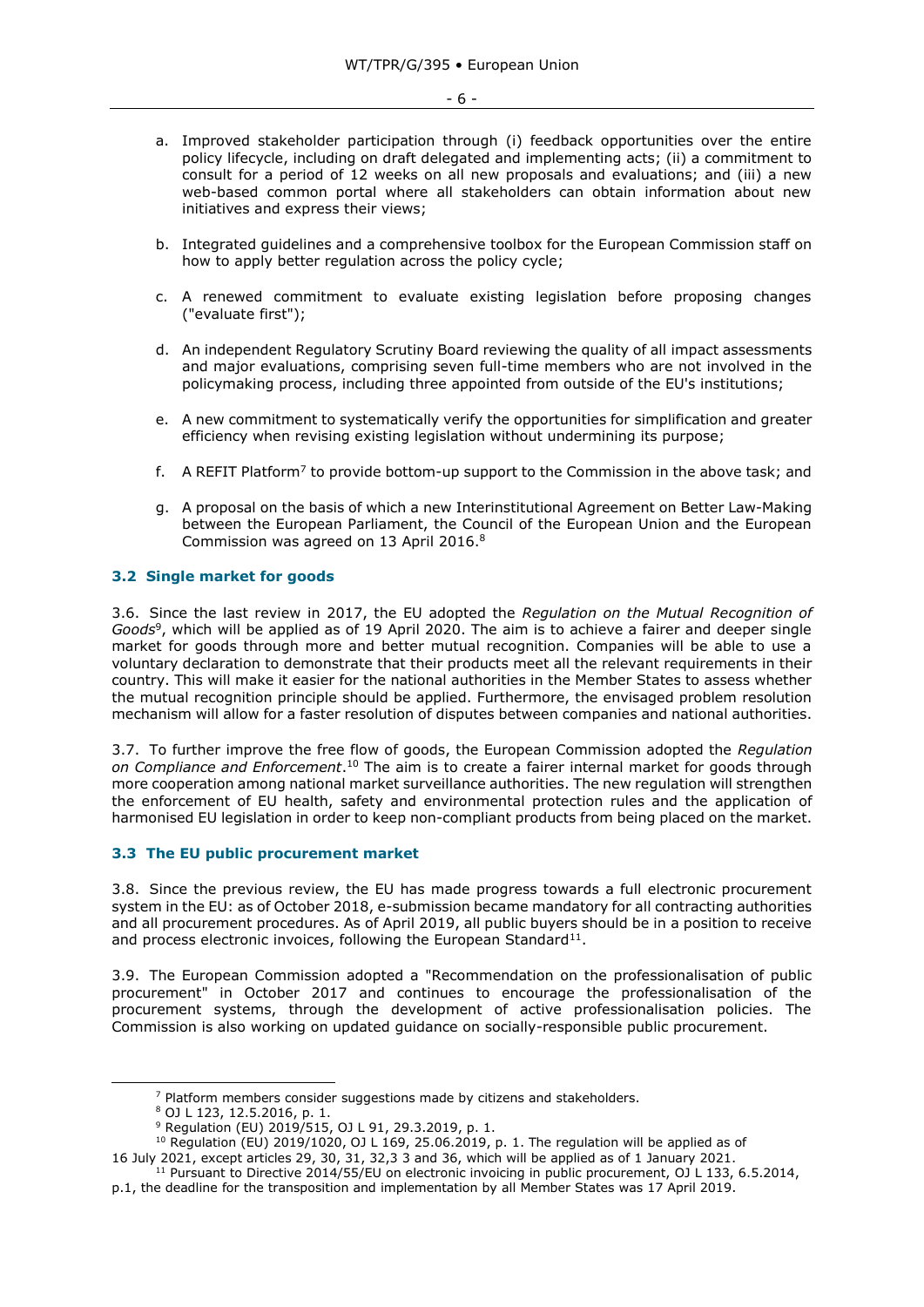#### - 7 -

3.10. On 24 July 2019, the European Commission adopted the Communication "Guidance on the participation of third country bidders and goods in the EU procurement market".<sup>12</sup>

## <span id="page-6-0"></span>**3.4 Single market for services**

3.11. In June 2018, the EU adopted the *Directive on proportionality test before adoption of new regulation of professions*. <sup>13</sup> Under the Directive, EU Member States should conduct a proportionality test (to ensure that national professional requirements are justified and proportionate) before adopting or amending national rules on professional services. This will ensure that the national rules are not too burdensome for qualified candidates from across the EU to access jobs.

3.12. Following the amendments to the Professional Qualifications Directive<sup>14</sup>, which initiated a process of evaluation of all national professional regulations in the EU Member States, the European Commission adopted a Communication with recommendations on national reforms aiming at improving the regulatory environment for a number of professional services with high growth and jobs potential (i.e. architects, engineers, lawyers).<sup>15</sup>

3.13. Under the Services Directive<sup>16</sup>, Member States have the obligation to notify certain new requirements on services providers. In January 2017, the European Commission proposed legislation<sup>17</sup> to improve this notification procedure. A more effective notification procedure will prevent the introduction of unjustified authorisation schemes or requirements. This legislative instrument will increase the efficiency of the notification procedure, improve the quality and content of the notifications submitted, and cover additional requirements that could constitute barriers to the internal market for services. EU Member States will be obliged to notify measures via the Internal Market Information System before the final adoption, when adjustments can still be made. The proposal is under the EU legislative process.

3.14. In the field of transport services, three "mobility packages" were released in 2017 and 2018, including a number of initiatives aimed at harmonising and simplifying the legal framework applicable to road transport and other modes. These should result in better, and more consistent enforcement of the rules across EU Member States, support social fairness and fair competition, improve the environmental performance of road transport and encourage innovation. A *Regulation on a European Maritime Single Window environment<sup>18</sup>* was adopted and will bring together all reporting obligations associated with a port call, including customs procedures for entry and exit of goods. It will start applying in 2025 and is expected to have a major trade facilitating effect, as it will halve the time used by the shipping sector for reporting. In addition, several other European Commission proposals (on the functioning of the road haulage market, on public procurement of clean vehicles<sup>19</sup> and on electronic freight transport information<sup>20</sup>) aim to develop smart infrastructure, support the roll out of clean vehicles and address the challenges of digitalisation in mobility.

 $12$  European Commission, Guidance on the participation of third country bidders and goods in the EU *procurement market*. Viewed at: [https://ec.europa.eu/transparency/regdoc/rep/3/2019/EN/C-2019-](https://ec.europa.eu/transparency/regdoc/rep/3/2019/EN/C-2019-5494-F1-EN-MAIN-PART-1.PDF) [5494-F1-EN-MAIN-PART-1.PDF.](https://ec.europa.eu/transparency/regdoc/rep/3/2019/EN/C-2019-5494-F1-EN-MAIN-PART-1.PDF)

<sup>13</sup> Directive (EU) 2018/958, OJ L 173, 9.7.2018, p. 25.

<sup>14</sup> Directive 2005/36/EC as amended in 2013/55/EU, OJ L 354, 28.12.2013, p. 132.

<sup>15</sup> European Commission, *reform recommendations for regulation in professional services*. Viewed at: [https://eur-lex.europa.eu/legal-content/EN/TXT/PDF/?uri=CELEX:52016DC0820&from=EN.](https://eur-lex.europa.eu/legal-content/EN/TXT/PDF/?uri=CELEX:52016DC0820&from=EN)

<sup>16</sup> Directive 2006/123/EC, OJ L 376, 27.12.2006, p. 36.

<sup>&</sup>lt;sup>17</sup> European Commission, on the enforcement of the Directive 2006/123/EC on services in the internal market, laying down a notification procedure for authorisation schemes and requirements related to services, and amending Directive 2006/123/EC and Regulation (EU) No 1024/2012 on administrative cooperation through the Internal Market Information System. Viewed at: [https://secure.ipex.eu/IPEXL-](https://secure.ipex.eu/IPEXL-WEB/dossier/document/COM20160821.do)[WEB/dossier/document/COM20160821.do.](https://secure.ipex.eu/IPEXL-WEB/dossier/document/COM20160821.do)

**<sup>18</sup>** Regulation (EU) 2019/1239, OJ L 198, 25.7.2019, p. 64.

<sup>19</sup> European Commission, *amending Directive 2009/33/EU on the promotion of clean and energyefficient road*. Viewed at: [https://eur-lex.europa.eu/resource.html?uri=cellar:ef8ec14a-c55d-11e7-9b01-](https://eur-lex.europa.eu/resource.html?uri=cellar:ef8ec14a-c55d-11e7-9b01-01aa75ed71a1.0001.02/DOC_1&format=PDF)

[<sup>01</sup>aa75ed71a1.0001.02/DOC\\_1&format=PDF.](https://eur-lex.europa.eu/resource.html?uri=cellar:ef8ec14a-c55d-11e7-9b01-01aa75ed71a1.0001.02/DOC_1&format=PDF)

transport vehicles.

<sup>20</sup> European Commission, *electronic freight transport information*. Viewed at: [https://ec.europa.eu/transparency/regdoc/rep/1/2018/EN/COM-2018-279-F1-EN-MAIN-PART-1.PDF.](https://ec.europa.eu/transparency/regdoc/rep/1/2018/EN/COM-2018-279-F1-EN-MAIN-PART-1.PDF)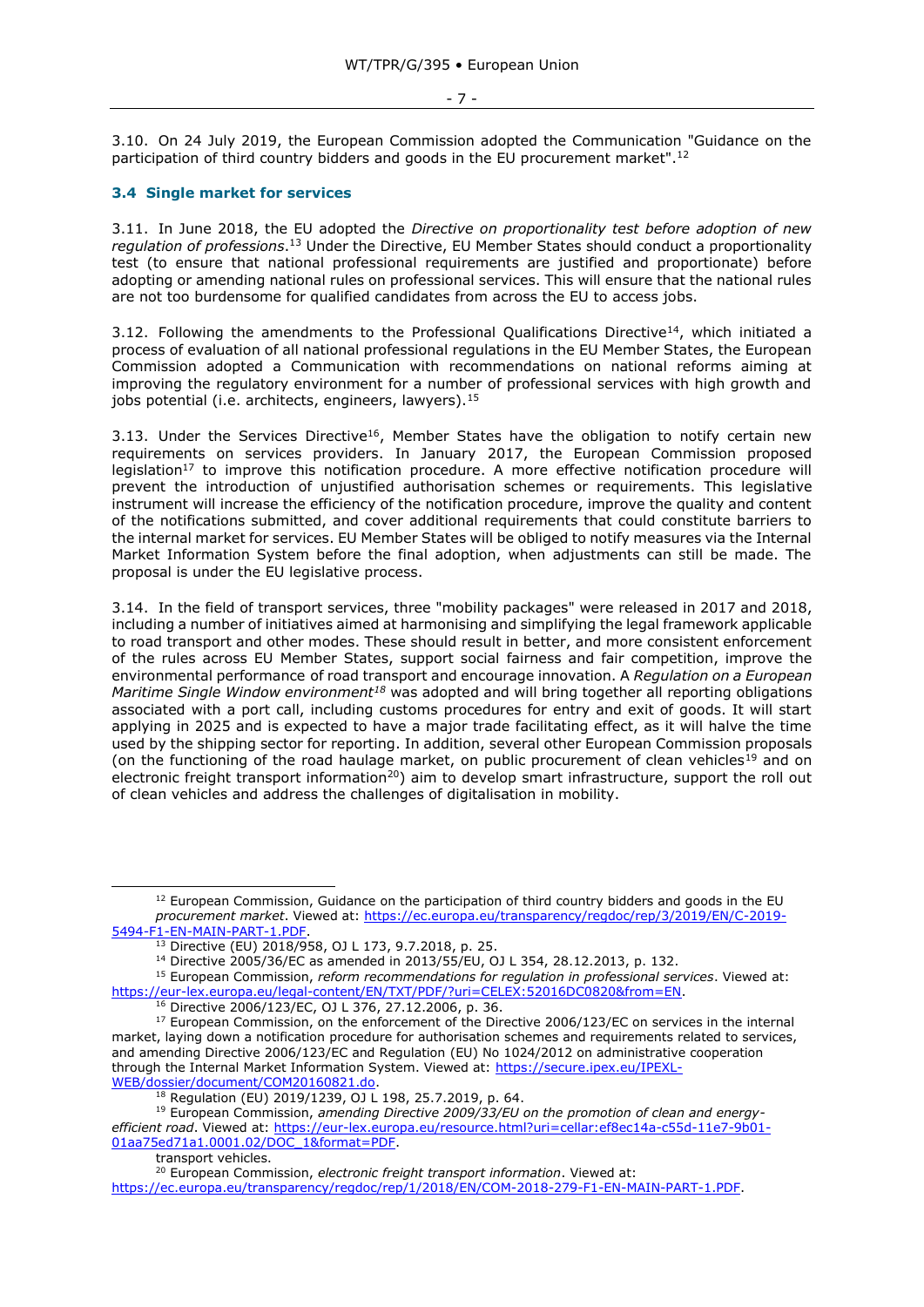#### <span id="page-7-0"></span>**3.5 Capital markets union**

3.15. The Capital Markets Union is essential for making the Economic and Monetary Union and the EU Member States' economies more resilient, safeguard financial stability, strengthen the international role of the euro and create new opportunities for businesses and investors across the Single Market. It will lead to consumers having a greater choice of investment products, which will become cheaper and better. It will give SMEs access to more diverse sources of funding and will enable financial services providers to scale up by offering their services across the European Union. In addition, the Capital Markets Union will also help financial services providers to address the challenges posed by technological developments, but also use the opportunities offered by them. In promoting the reorientation of capital flows to more sustainable economic activities, the Capital Markets Union will contribute to achieving the Sustainable Development Goals as well as the objectives of the Paris Agreement on Climate Change.

3.16. The Capital Markets Union takes the form of an action plan launched in 2015 and reviewed in 2017.<sup>21</sup> It consists of a package of both legislative and non-legislative initiatives, aimed at stimulating the development of new EU-wide products and services, through simpler clearer and more proportionate rules, as well as a more efficient supervision of the financial industry.

3.17. Since 2017, the European Commission proposed and agreed with the co-legislators a number of important pieces of financial services legislation. These include among others, a Regulation on standard, transparent and safe securitisation, reviewed rules on prospectus and venture capital funds, as well as proposed and agreed rules on preventive restructuring and a second chance for honest entrepreneurs. Furthermore, the European Parliament and the Council of the European Union reached an agreement on the rules on the distribution of collective investment funds, framework for covered bonds, pan-European personal pension products and reviewed rules governing SME growth markets. In addition, co-legislators reached an agreement on reviewed rules on an EU supervision framework, in view of making supervision more efficient and effective. This review was complemented by a review of the supervisory framework for central counterparties. As part of the 2018 sustainable finance action plan, the European Parliament and the Council reached an agreement regarding sustainability disclosure requirements for asset managers as well as agreed on the creation of a climate-transition and Paris Agreement - aligned benchmarks. The co-legislators are still deliberating on a European Commission proposal to establish a classification of sustainable economic activities as well a proposal on crowdfunding.<sup>22</sup>

## <span id="page-7-1"></span>**3.6 Digital single market**

-

3.18. The EU's Digital Single Market strategy adopted in 2015 and almost completed, represents a major step forward in improving the functioning of the EU's Single Market to the benefit of enterprises and consumers from both EU Member States and third countries. The measures create a level playing field and ensure equal treatment for all companies, and improve doing business through harmonising 28, previously different, laws in EU Member States into coherent EU wide legal acts, leading to both cost and timeline savings.

3.19. Important legislative developments during the period under review include:

- a. *Regulation on the Free Flow of Non-Personal Data*<sup>23</sup> harmonizing the rules on non-personal data in all EU Member States. The regulation makes it easier for professional users of data storage or other processing services to switch service providers and to port data, while not creating an excessive burden on service providers or distorting the market.
- b. *Regulation on promoting fairness and transparency for business users of online intermediation services ("P2B Regulation")*<sup>24</sup> creating a fairer and more predictable environment for business users in the EU to grow their business on online platforms and

<sup>&</sup>lt;sup>21</sup> Viewed at: [https://ec.europa.eu/info/publications/mid-term-review-capital-markets-union-action](https://ec.europa.eu/info/publications/mid-term-review-capital-markets-union-action-plan_en)[plan\\_en.](https://ec.europa.eu/info/publications/mid-term-review-capital-markets-union-action-plan_en)

 $22$  Capital markets union action plan implementing measures. Viewed at:

[https://ec.europa.eu/info/business-economy-euro/growth-and-investment/capital-markets-union/capital](https://ec.europa.eu/info/business-economy-euro/growth-and-investment/capital-markets-union/capital-markets-union-action-plan_en)[markets-union-action-plan\\_en.](https://ec.europa.eu/info/business-economy-euro/growth-and-investment/capital-markets-union/capital-markets-union-action-plan_en)

<sup>&</sup>lt;sup>23</sup> Regulation (EU) 2018/1807, OJ L 303, 28.11.2018.

<sup>24</sup> Regulation (EU) 2019/1150, OJ L 186, 11.7.2019, p. 57.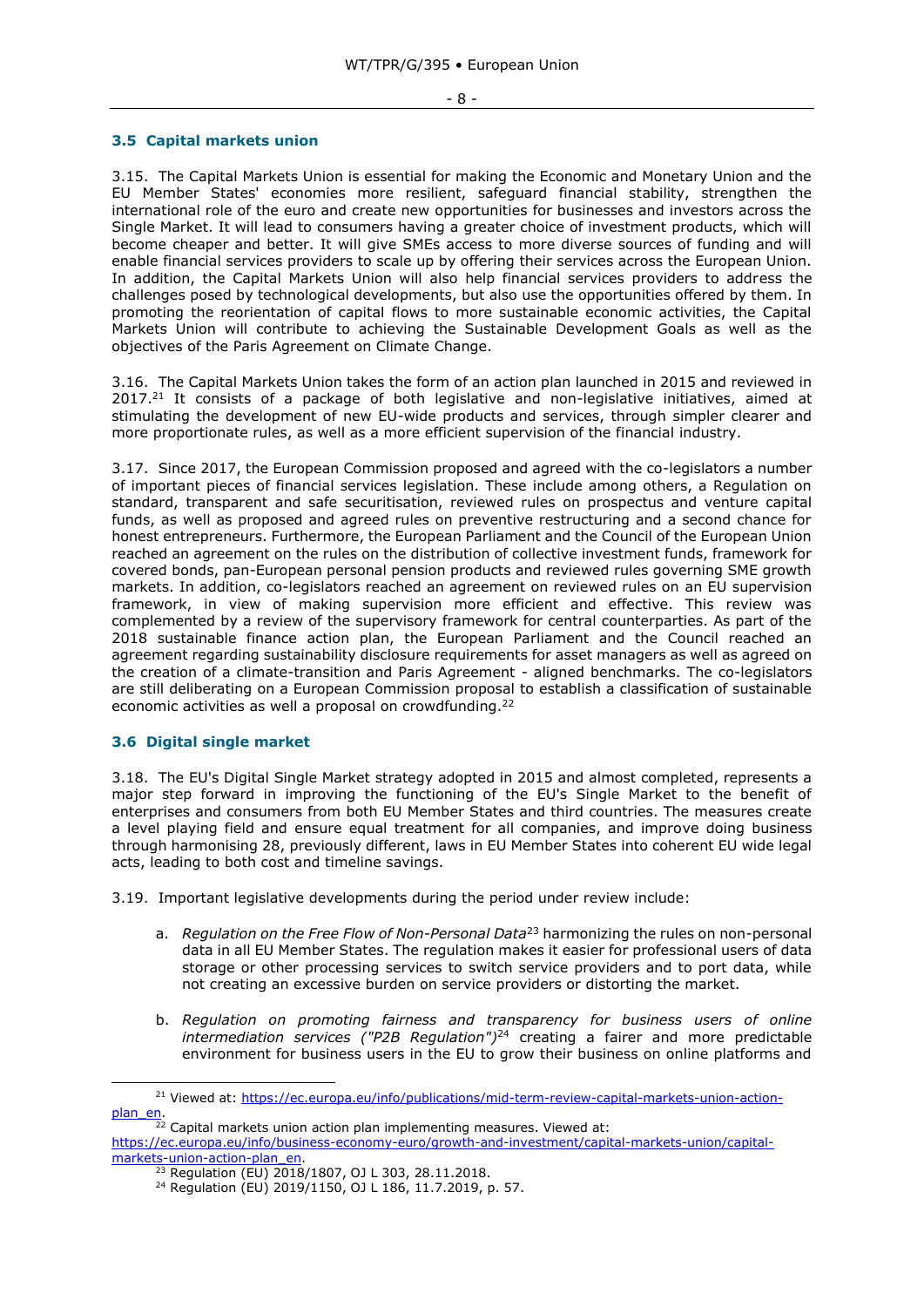to reach consumers. It will attract more business users towards using online platforms, which is of particular benefit to many EU SMEs;

- c. *Directive establishing the European Electronic Communications Code*<sup>25</sup> updating the common EU rules on electronic communications networks and services, regulatory authorities and universal service;
- d. *Regulation establishing the Body of European Regulators for Electronic Communications (BEREC) and the BEREC Office*<sup>26</sup> entities ensuring the consistent implementation of the regulatory framework for electronic communications;
- e. *Directive on open data and the re-use of public sector information<sup>27</sup> making real-time* public sector data as well as data from research performing organisations and public undertakings more easily available and usable by machines and humans alike*,* helping in turn to fuel the development of data-intensive technologies such as artificial intelligence;
- f. *Directive on copyright and related rights in the Digital Single Market*<sup>28</sup> increasing the availability of creative works for people across Europe, ensuring a better-functioning copyright marketplace for creators and modernising EU rules applicable to key exceptions and limitations in the areas of teaching, research and the preservation of cultural heritage, with a focus on digital and cross-border uses;
- g. *Directive on the exercise of copyright and related rights applicable to certain online transmissions of broadcasting organisations and retransmissions of television and radio programmes*<sup>29</sup> simplifying cross-border distribution and retransmission of television and radio programmes across the EU;
- h. *Regulation on the cross-border portability of online content services in the internal market*<sup>30</sup> establishing rules for providers of online content services (films, sports broadcasts, music, e-books and games) with the aim of broadening access to online content services for travellers in the EU;
- i. *Audiovisual Media Services Directive*<sup>31</sup> consisting of among others, a strengthened Country of Origin with more clarity on which EU Member State's rules apply, certain audio-visual rules to extend to video sharing platforms (such as YouTube), better protection of minors against harmful content in the online world, and increased obligations to promote European works for on-demand services;
- j. *Geo-blocking Regulation*<sup>32</sup> addressing unjustified geo-blocking and other forms of discrimination based on customers' nationality, place of residence or place of establishment within the internal market;
- k. *Regulation establishing a single digital gateway*. <sup>33</sup> The purpose of the gateway is to provide access to information on rules and rights that apply to citizens and businesses who want to get active in another EU Member State as well as to procedures and to assistance and problem-solving services;
- l. *New Consumer Protection Cooperation Regulation*<sup>34</sup> *,* equipping national authorities with the necessary tools to address online infringements, such as the power to remove or block online shopping scams, to conduct test purchases and mystery shopping. The European Commission will be able to coordinate enforcement investigations in the event of

-

<sup>30</sup> Regulation (EU) 2017/1128, OJ L 168, 30.6.2017, p. 1.

<sup>25</sup> Directive (EU) 2018/1972, OJ L 321, 17.12.2018, p. 36.

<sup>26</sup> Regulation (EU) 2018/1971, OJ L 321, 17.12.2018, p. 1.

<sup>27</sup> Directive (EU) 2019/1024, OJ L 172, 26.6.2019, p. 56.

<sup>28</sup> Directive (EU) 2019/790, J L 130, 17.5.2019, p. 92.

<sup>29</sup> Directive (EU) 2019/789, OJ L 130, 17.5.2019, p. 82.

<sup>31</sup> Directive (EU) 2018/1808, OJ L 303, 28.11.2018, p. 69.

<sup>32</sup> Regulation (EU) 2018/302, OJ L 60I , 2.3.2018, p. 1.

<sup>33</sup> Regulation (EU) 2018/1724, OJ L 295, 21.11.2018, p. 1.

<sup>34</sup> Regulation (EU) 2017/2394, OJ L 345, 27.12.2017, p. 1.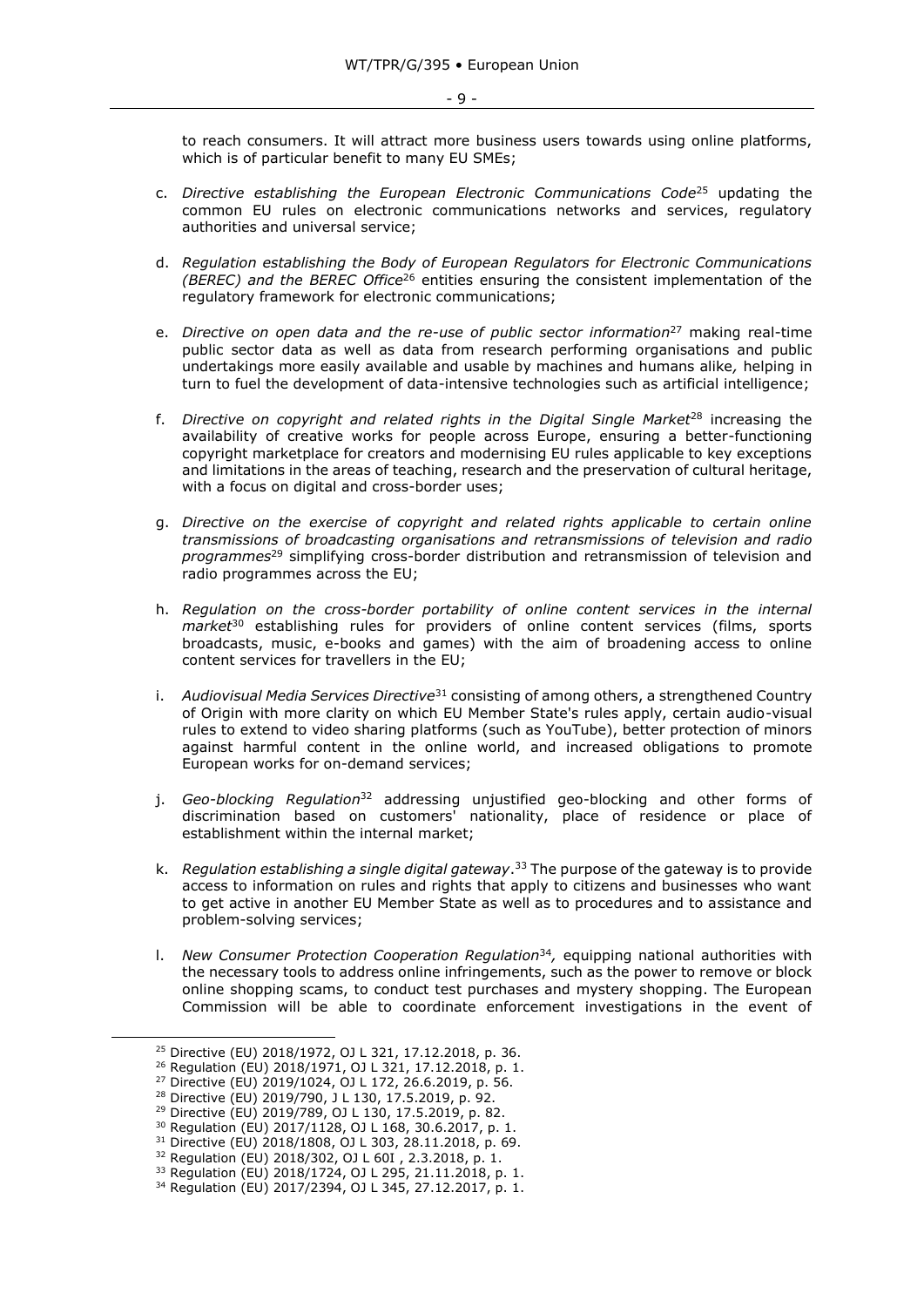Union-wide infringements of EU consumer protection legislation, e.g. in the field of e-commerce, such as geo-blocking or the portability of online content;

- m. *Two directives on digital contract rules*<sup>35</sup> harmonising key consumer contract law rules across the EU. The harmonised rules apply to contracts for the supply of digital content and digital services and to contracts for the sale of goods and "smart goods". They will reduce the costs for traders selling in multiple EU countries and ensure transparency, certainty, and a high level of protection for consumers when they buy goods and digital content or digital services across the EU. The new rules will begin to apply throughout the EU in January 2022;
- n. Further to *Directive on Security of Network and Information Systems*<sup>36</sup> *the Cybersecurity*  Act was adopted<sup>37</sup>, strengthening the role of the European Cybersecurity Agency (ENISA) and establishing a common European Cybersecurity certification framework for IT Services, systems and equipment.

3.20. The EU has also launched a series of initiatives on Artificial Intelligence (AI). These include the adoption of ethics quidelines for trustworthy  $AI^{38}$  in May 2019. Additionally, the European Commission and the Member States published a *Coordinated action plan on the development of AI in the EU*<sup>39</sup> in order to promote the development of artificial intelligence (AI) in Europe and work on issues around liability of new technology, in the context of a reflection on an appropriate legal framework for AI.

## <span id="page-9-0"></span>**3.7 Common agricultural policy**

3.21. During the reporting period, the Common Agricultural Policy (CAP) continued on the path towards market orientation and away from trade-distorting support measures. The sugar production quota ended on 30 September 2017.

3.22. The Council and European Parliament also adopted the important legislative initiative on Unfair Trading Practices<sup>40</sup> strengthening the position of small and medium-sized enterprises in the food supply chain. They also agreed on new rules for organic production and labelling of organic products<sup>41</sup> to ensure an update of EU regulations for this growing segment of the agricultural market.

3.23. Based on the Commission proposal for the Multiannual Financial Framework (MFF) for 2021-27, which sets the budgetary framework, and main orientations for the  $CAP^{42}$ , the Commission adopted proposals for a set of regulations laying down the framework for the CAP during the period 2021-27. For the 2021-27 period, the European Commission is proposing a total CAP budget of EUR 365 billion, a reduction of 5% of annual amounts compared to 2020. The CAP will account for just under one-third of the overall EU budget. The proposed CAP budget will be divided between its two traditional "pillars": direct support for farmers/market measures and rural development. The EU aims to use 40% of the overall financial envelope of the CAP in support of climate objectives.

<sup>35</sup> Directive (EU) 2019/770, OJ L 136, 22.5.2019, p.1 and Directive (EU) 2019/771, OJ L 136, 22.5.2019, p. 28.

<sup>36</sup> Directive (EU) 2016/1148, OJ L 194, 19.7.2016, p. 1.

<sup>37</sup> Regulation (EU) 2019/881, OJ L 151, p. 15.

<sup>38</sup> Viewed at: [https://ec.europa.eu/digital-single-market/en/news/ethics-guidelines-trustworthy-ai.](https://ec.europa.eu/digital-single-market/en/news/ethics-guidelines-trustworthy-ai)

<sup>39</sup> Viewed at: [https://ec.europa.eu/digital-single-market/en/news/coordinated-plan-artificial](https://ec.europa.eu/digital-single-market/en/news/coordinated-plan-artificial-intelligence)[intelligence.](https://ec.europa.eu/digital-single-market/en/news/coordinated-plan-artificial-intelligence)

 $\frac{40 \text{ D}}{40 \text{ D}}$  Directive (EU) 2019/633, OJ L 111, 25.4.2019, p. 59.

<sup>41</sup> Regulation (EU) 2018/848, OJ L 150, 14.6.2018, p. 1.

<sup>42</sup> European Commission, *laying down the multiannual financial framework for the years 2021 to 2027*. Viewed at: [https://ec.europa.eu/transparency/regdoc/rep/1/2018/EN/COM-2018-322-F1-EN-MAIN-PART-](https://ec.europa.eu/transparency/regdoc/rep/1/2018/EN/COM-2018-322-F1-EN-MAIN-PART-1.PDF)[1.PDF.](https://ec.europa.eu/transparency/regdoc/rep/1/2018/EN/COM-2018-322-F1-EN-MAIN-PART-1.PDF)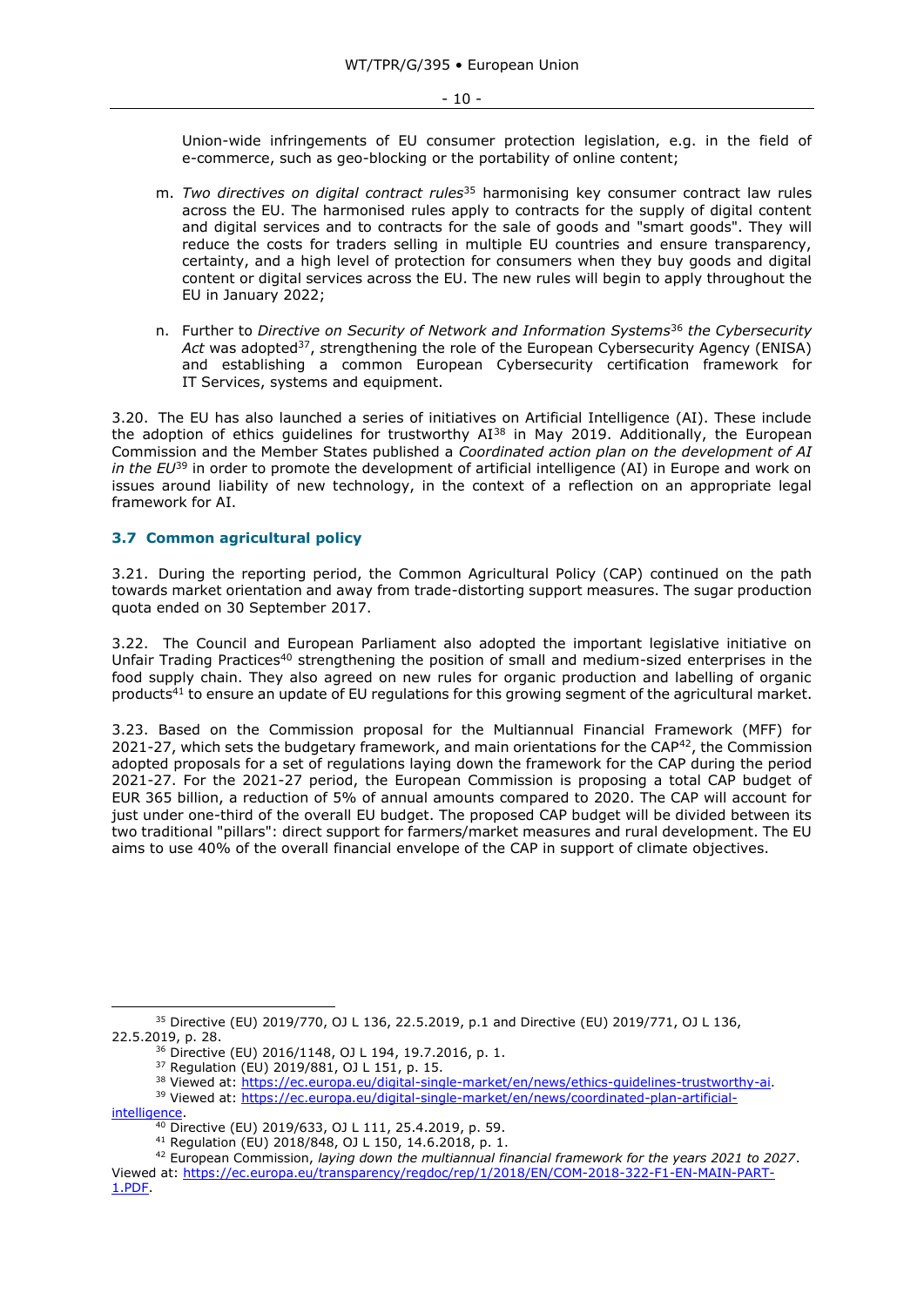#### - 11 -

3.24. The proposal covers three regulation proposals: CAP Strategic Plan Regulation<sup>43</sup>, CAP Horizontal Regulation<sup>44</sup>, CAP Common Market Organisation Regulation.<sup>45</sup> The CAP reform proposal also includes the repeal of all remaining export subsidy provisions.

#### <span id="page-10-0"></span>**3.8 Sanitary and phytosanitary requirements**

3.25. Since the last review, the EU adopted three major legislative acts in the SPS field, namely the *Regulation on Official Controls<sup>46</sup>*, the Regulation on Veterinary Medicines<sup>47</sup> and the *Regulation on transparency and sustainability of risk assessment in the food chain*. 48

3.26. The *Regulation on Official Controls* will provide a single framework for all official controls along the agri-food chain. Businesses and authorities will benefit from reduced administrative burdens, more efficient processes and strengthened controls. The *Regulation on Veterinary Medicines* will strengthen the EU action in fighting antimicrobial resistance (AMR), which a global threat to public health. It lays down a wide range of measures to fight AMR and to promote the prudent and responsible use of antimicrobials, following the approach of the European One Health Action Plan against AMR.

3.27. The new legislation on transparency and sustainability of risk assessment in the food chain is an important step towards the modernisation of the EU food safety policy; it will ensure greater transparency, strengthen the governance and the scientific cooperation and facilitate the development of comprehensive risk communication.

3.28. During the reporting period, the EU has been developing implementing measures for these regulations as well as for two legislative acts, on plant health<sup>49</sup> and on animal health<sup>50</sup>, which had been adopted during the previous review period.

#### <span id="page-10-1"></span>**3.9 New measures for fair taxation**

-

3.29. In recent years, the EU adopted several legislative proposals ensuring the proper allocation of taxing rights, limiting profit-shifting and securing, at the same time, a stable business environment for trade by avoiding distortions and double taxation. With the *Anti-Tax Avoidance Directive<sup>51</sup>*, the amendments of the *Directive on Administrative Cooperation<sup>52</sup>* and the EU list of non-cooperative tax jurisdictions<sup>53</sup>, the EU has achieved significant outcomes in recent years to fight against tax avoidance. Rules, such as controlled foreign company provisions, exit tax rules, interest limitations rules and provisions to tackle hybrid mismatches, are efficient tools for ensuring a minimum level of protection against tax avoidance.

<sup>&</sup>lt;sup>43</sup> European Commission, establishing rules on support for strategic plans to be drawn up by Member States under the Common agricultural policy (CAP Strategic Plans) and financed by the European Agricultural Guarantee Fund (EAGF) and by the European Agricultural Fund for Rural Development (EAFRD) and repealing Regulation (EU) No. 1305/2013 of the European Parliament and of the Council and Regulation (EU) No. 1307/2013 of the European Parliament and of the Council. Viewed at:

[https://ec.europa.eu/commission/sites/beta-political/files/budget-may2018-cap-strategic-plans\\_en.pdf.](https://ec.europa.eu/commission/sites/beta-political/files/budget-may2018-cap-strategic-plans_en.pdf)

<sup>44</sup> European Commission, financing, management and monitoring of the common agricultural policy and *repealing Regulation (EU) No. 1306/2013*. Viewed at:

[https://ec.europa.eu/transparency/regdoc/rep/1/2018/EN/COM-2018-393-F1-EN-MAIN-PART-1.PDF.](https://ec.europa.eu/transparency/regdoc/rep/1/2018/EN/COM-2018-393-F1-EN-MAIN-PART-1.PDF)

<sup>45</sup> European Commission, amending Regulations (EU) No. 1308/2013 establishing a common organisation of the markets in agricultural products, (EU) No. 1151/2012 on quality schemes for agricultural products and foodstuffs, (EU) No. 251/2014 on the definition, description, presentation, labelling and the protection of geographical indications of aromatised wine products, (EU) No. 228/2013 laying down specific measures for agriculture in the outermost regions of the Union and (EU) No. 229/2013 laying down specific measures forvagriculture in favour of the smaller Aegean islands. Viewed at:

[https://ec.europa.eu/transparency/regdoc/rep/1/2018/EN/COM-2018-394-F1-EN-MAIN-PART-1.PDF.](https://ec.europa.eu/transparency/regdoc/rep/1/2018/EN/COM-2018-394-F1-EN-MAIN-PART-1.PDF)

<sup>46</sup> Regulation (EU) 2017/625, OJ L 95, 7.4.2017, p. 1.

<sup>47</sup> Regulation (EU) 2019/6, OJ L 4, 7.1.2019, p. 43.

<sup>48</sup> Regulation (EU) 2019/1381, OJ L 231, 6.9.2019, p. 1.

<sup>49</sup> Regulation (EU) 2016/2031, OJ L 317, 23.11.2016, p. 4.

<sup>50</sup> Regulation (EU) 2016/429, OJ L 84, 31.3.2016, p. 1.

<sup>51</sup> Directive (EU) 2016/1164, OJ L 193, 19.7.2016, p. 1.

<sup>52</sup> Directive (EU) 2018/822, OJ L 139, 5.6.2018, p. 1.

<sup>53</sup> OJ C 114, 26.3.2019, p. 2.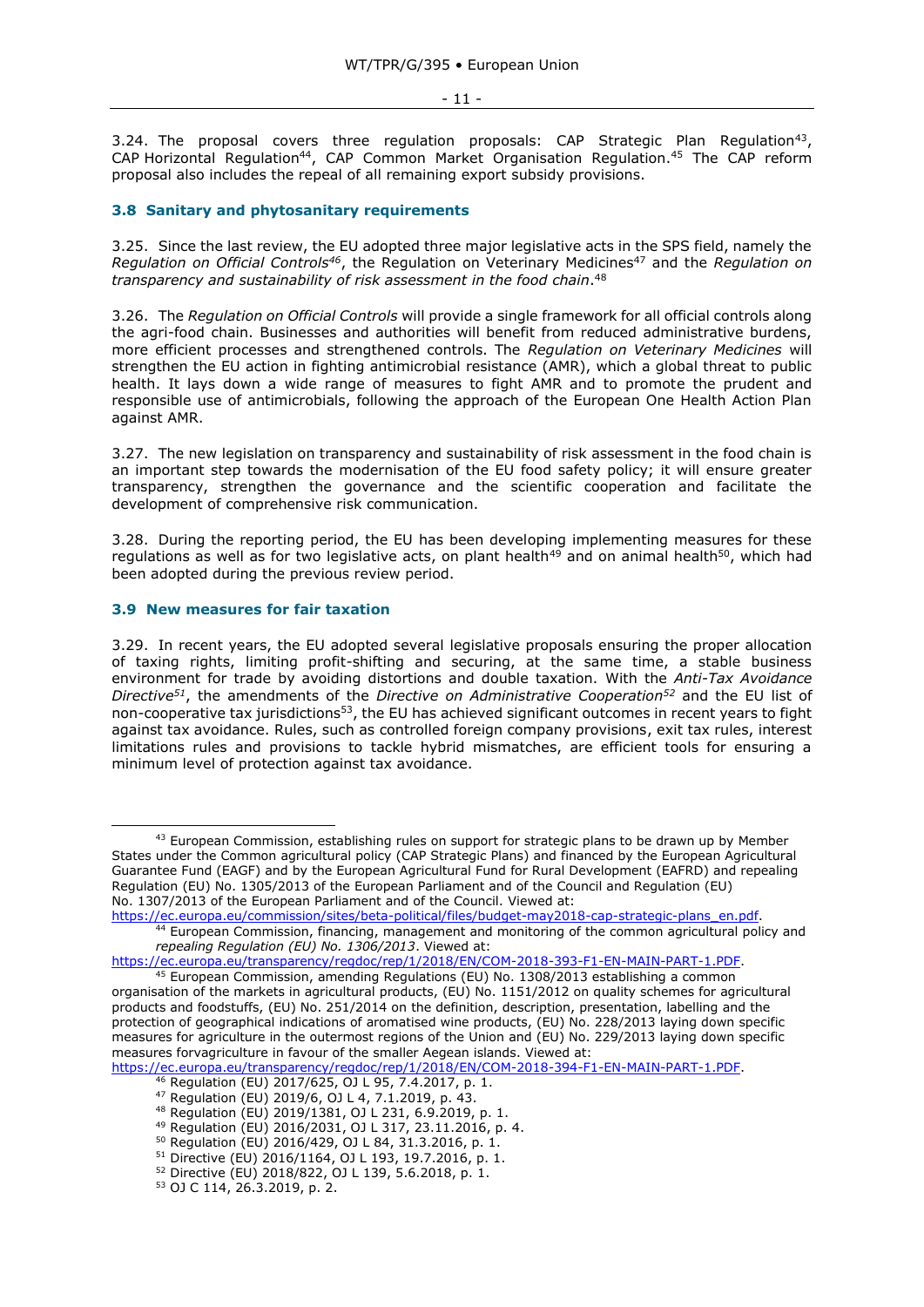3.30. The VAT Directive and the Implementing Regulation have been amended<sup>54</sup> recently to tackle tax problems in cross-border e-commerce trade. A level playing field between EU and non-EU established traders is restored by abolishing the small consignment exemption for imported goods. At the same time, VAT obligations are simplified for business by extending the scope of the VAT One Stop Shop, which has proven to be an effective means of collecting VAT. A "marketplace liability" has been introduced to make a platform, which facilitates supplies of goods in certain situations liable to pay VAT instead of the actual seller. This measure will simplify tax collection in cases where it is difficult for tax administrations to enforce collection from non-EU established businesses. At the same time, this enhanced role for marketplaces to collect the VAT will reduce burdens for small businesses, which are thus not required to comply with all the VAT obligations arising from selling goods online to customers located in the EU. These amendments will help tackle VAT losses due to both non-compliance and under-declaration of imported goods. The measures will enter into force on 1 January 2021.

3.31. The *5th Anti-Money Laundering Directive*<sup>55</sup>, which amends the *4th Anti-Money Laundering Directive<sup>56</sup>* (entered into application in June 2017), was adopted in June 2018. The Member States must transpose this Directive by 10 January 2020. These amendments introduce substantial improvement to better equip the Union to prevent the financial system from being used for money laundering and for funding terrorist activities.

3.32. These amendments will enhance transparency by: setting up publicly available registers for companies, trusts and other legal arrangements; enhance the powers of EU Financial Intelligence Units and provide them with access to broad information for the carrying out of their tasks; limit the anonymity related to virtual currencies and wallet providers, but also for pre-paid cards; broaden the criteria for the assessment of high-risk third countries and improve the safeguards for financial transactions to and from such countries; set up central bank account registries or retrieval systems in all Member States; improve the cooperation and enhancement of information between anti-money laundering supervisors, prudential supervisors and the European Central Bank.

## <span id="page-11-0"></span>**3.10 Small and medium-sized enterprises**

3.33. The EU recognizes the global importance of helping small and medium-sized enterprises (SMEs) to participate more actively in international trade as well as in the internal market.

3.34. The EU recognises the role of SMEs<sup>57</sup> in the EU economy with the "Small Business Act" for Europe (SBA), an overarching framework for guiding SME policy-making for EU Member States. Every year the European Commission prepares an annual SME Performance Review, which is used to monitor and assess countries' progress in implementing the SBA recommendations. The last annual report for 2017/2018<sup>58</sup> provides a synopsis of the size, structure and importance of SMEs to the European economy and an overview of the past and forecasted performance of SMEs from 2018 to 2019. Comparisons with partner countries outside the EU and with the large enterprise sector are also included.

3.35. The European Commission is implementing the programme for Competitiveness of Enterprises and small and medium-sized enterprises (COSME).<sup>59</sup> COSME has been implemented since 2014 through the annual work programmes<sup>60</sup> in which all details can be found about the actions carried out with their main objectives and budget.

3.36. The COSME Loan Guarantee Facility (LGF) was reinforced with additional resources allocated from EFSI for an amount of EUR 550 million in 2017 and a further increased to a total of EUR 770 million in January 2019. An additional top-up of EUR 230 million is under preparation to

 $54$  Directive (EU) 2018/2057, J L 329, 27.12.2018, p. 3 and Council Implementing Regulation (EU) 2017/2459, OJ L 348, 29.12.2017, p. 32.

<sup>55</sup> Directive (EU) 2018/843, OJ L 156, 19.6.2018, p. 43.

<sup>56</sup> Directive (EU) 2015/849, OJ L 141, 5.6.2015, p. 73.

<sup>&</sup>lt;sup>57</sup> An EU definition of SMEs, which the Commission follows in its policies (e.g. State aid) was set up in 2003 by Commission Recommendation of 6 May, OJ L 124, 20.5.2003.p.23. It is not legally binding on EU Member States however.

<sup>&</sup>lt;sup>58</sup> Viewed at: [https://ec.europa.eu/growth/smes/business-friendly-environment/performance-](https://ec.europa.eu/growth/smes/business-friendly-environment/performance-review_en)

[review\\_en.](https://ec.europa.eu/growth/smes/business-friendly-environment/performance-review_en)

 $\frac{59}{59}$  Regulation (EU) No 1287/2013, OJ L 347, 20.12.2013, p. 33.

<sup>&</sup>lt;sup>60</sup> Viewed at: [http://ec.europa.eu/growth/smes/cosme/programming-monitoring-evaluation\\_en.](http://ec.europa.eu/growth/smes/cosme/programming-monitoring-evaluation_en)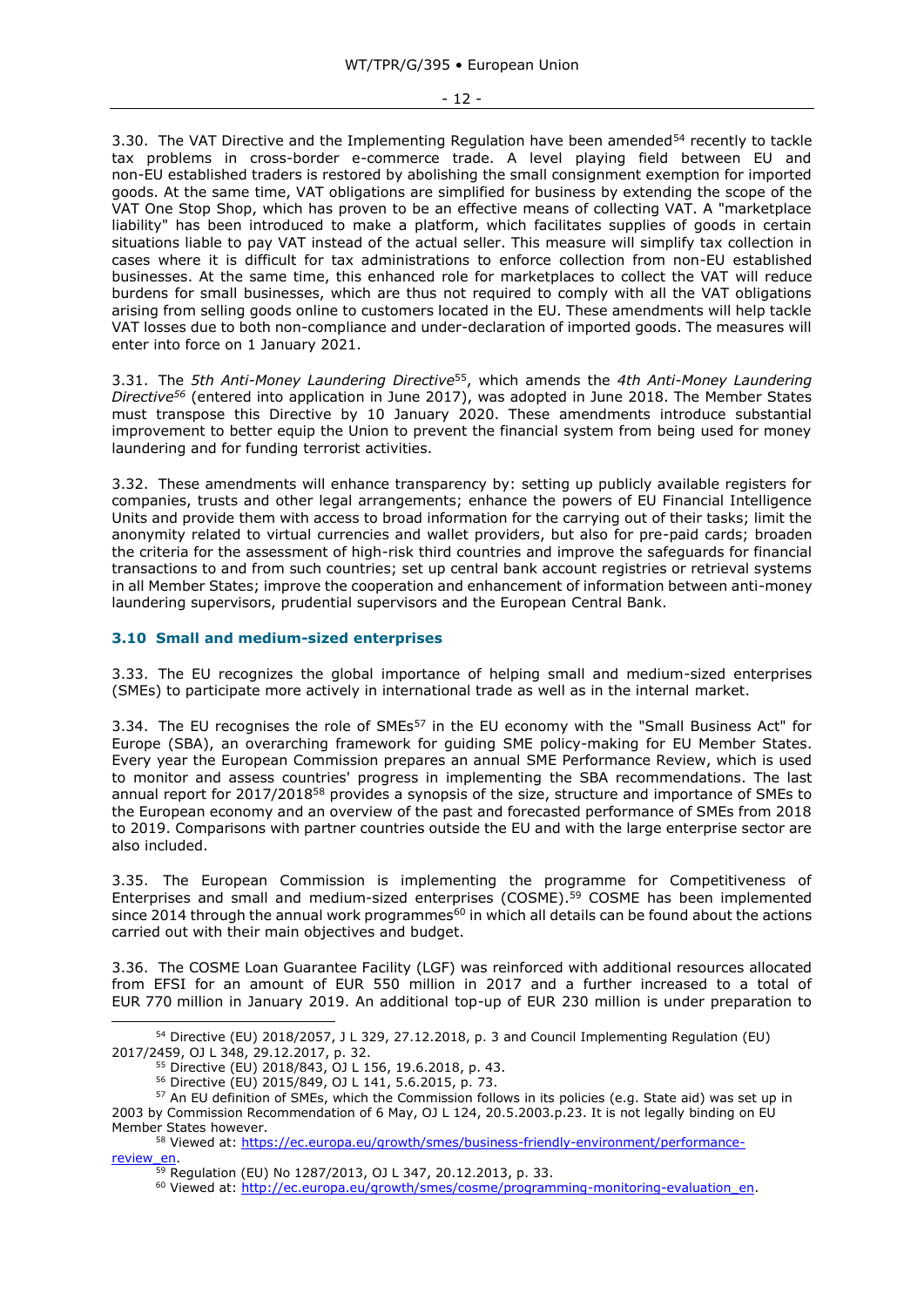allow for the catering of continued strong market demand and for the digitalisation pilot that will be launched in the framework of the LGF.

## <span id="page-12-0"></span>**3.11 The implementation of the EU Environment Action Programme**

3.37. The EU Environment Action Programme provides strategic guidance and ensures predictable and coordinated action for Europe's environment and climate policy. The 7th Environment Action Programme ("7th EAP") entered into force in 2014 and runs until the end of 2020. The 7<sup>th</sup> EAP has been a crucial governance tool, with strong links to national environment strategies and has led to more coherent and effective policy-making. The findings from the 7th EAP Evaluation<sup>61</sup> will inform future decisions about a successor environment action programme.

3.38. The Circular Economy Action Plan (CEAP), which was adopted in 2015 and established a comprehensive framework introducing measures covering the whole product lifecycle from production via consumption to waste management and the market for secondary raw materials, is now fully implemented. On 4 March 2019, the European Commission adopted a comprehensive report on the implementation of the CEAP.<sup>62</sup> The report on the implementation of the Circular Economy Action Plan presents the plastics strategy as an example of where a systemic approach was successfully adopted to tackle barriers and challenges in a material specific lifecycle. In January 2018, the EU adopted *the EU Strategy for Plastics in a Circular Economy*. <sup>63</sup> The strategy pursues an ambitious approach for plastic packaging recyclability and contains a strong response to the problem of microplastics, which are a significant source of marine pollution. By 2030, all plastic packaging should be reusable or recyclable. Furthermore, the strategy calls for global action to reduce plastics pollution.

3.39. In the area of biodiversity, as regards the implementation of the Regulation on the prevention and management of the introduction and spread of invasive alien species<sup>64</sup>, the EU adopted *Commission Implementing Regulation updating the list of invasive alien species of Union concern*<sup>65</sup> increasing the number of invasive alien species of Union concern subject to the restrictions to 49 and *Commission Delegated Regulation on risk assessments in relation to invasive alien species*<sup>66</sup> specifying the elements to be covered by the risk assessments.

3.40. Furthermore, the European Commission adopted the Communication on *Stepping up EU Action to Protect and Restore the World's Forests*. <sup>67</sup> The overall aim is to protect and grow the world's forest cover to improve public health and livelihoods. This is in line with the EU's broader objective to halt global forest cover loss by 2030 and with the EU's existing international commitments. Halting deforestation and forest degradation, combined with sustainable restoration, re- and afforestation activities, provide opportunities for economic development. This requires putting a particular emphasis on the sustainable production and consumption of agricultural and forest-based products.

# <span id="page-12-1"></span>**3.12 The EU's actions on climate change**

3.41. The EU has put climate action as a central policy objective. The EU is on track to keep its 2020 greenhouse gas emissions well below the target and finalised the legislative framework to deliver on its objectives for 2030. This should allow the EU to adopt an ambitious long-term strategy, striving for climate neutrality in line with the Paris Agreement and confirming Europe's commitment to lead in global climate action to the UNFCCC by 2020. Transitioning to a low greenhouse gas emission, resource efficient, and climate resilient economy will require a transformative effort

<sup>61</sup> Viewed at: [https://ec.europa.eu/environment/action-programme/evaluation.htm.](https://ec.europa.eu/environment/action-programme/evaluation.htm)

<sup>62</sup> European Commission, *implementation of the Circular Economy Action Plan*. Viewed at: [https://ec.europa.eu/transparency/regdoc/rep/1/2019/EN/COM-2019-190-F1-EN-MAIN-PART-1.PDF.](https://ec.europa.eu/transparency/regdoc/rep/1/2019/EN/COM-2019-190-F1-EN-MAIN-PART-1.PDF)

<sup>63</sup> European Commission, *A European Strategy for Plastics in a Circular Economy*. Viewed at: [https://op.europa.eu/en/publication-detail/-/publication/2df5d1d2-fac7-11e7-b8f5-01aa75ed71a1.](https://op.europa.eu/en/publication-detail/-/publication/2df5d1d2-fac7-11e7-b8f5-01aa75ed71a1)

<sup>64</sup> Regulation (EU) 1143/2014, OJ L 317, 4.11.2014, p. 35.

<sup>65</sup> Regulation (EU) 2017/1263 (EU) 2017/1263, OJ L 182, 13.7.2017, p. 37.

<sup>66</sup> Commission Delegated Regulation (EU) 2018/968, OJ L 174, 10.7.2018, p. 5.

<sup>67</sup> European Commission, *Stepping up EU Action to Protect and Restore the World's Forests*. Viewed at: [https://eur-lex.europa.eu/resource.html?uri=cellar:a1d5a7da-ad30-11e9-9d01-](https://eur-lex.europa.eu/resource.html?uri=cellar:a1d5a7da-ad30-11e9-9d01-01aa75ed71a1.0001.02/DOC_1&format=PDF)

[<sup>01</sup>aa75ed71a1.0001.02/DOC\\_1&format=PDF.](https://eur-lex.europa.eu/resource.html?uri=cellar:a1d5a7da-ad30-11e9-9d01-01aa75ed71a1.0001.02/DOC_1&format=PDF)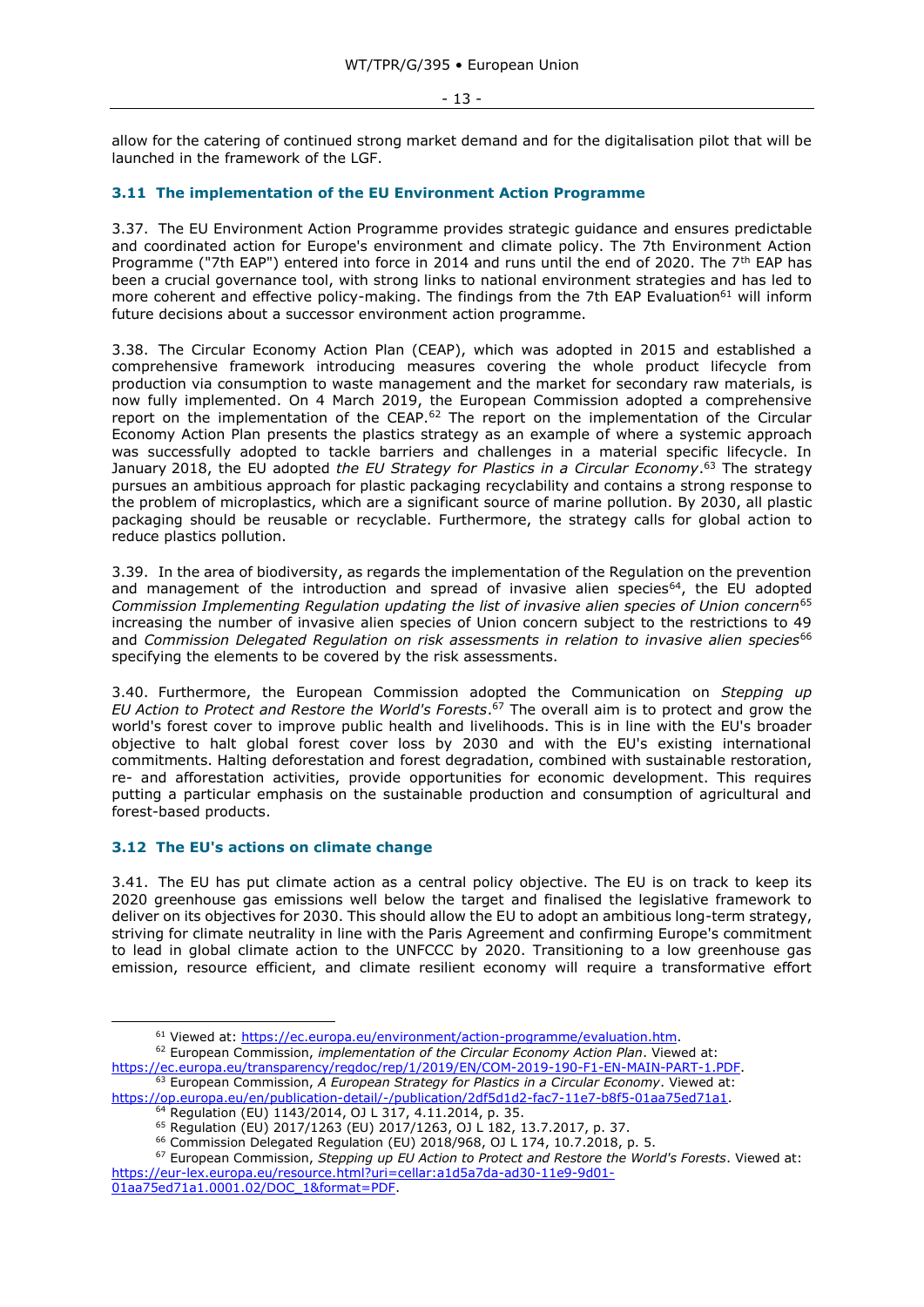demanding a fundamental shift in technologies, energy systems, business and investment behaviour, and ultimately, in society as a whole.

3.42. The climate and energy framework was revised upwards in 2018 setting three updated key targets for the year 2030: at least a 40% cut in greenhouse gas emissions from the 1990 level: at least a 32% share for renewable energy and at least a 32.5% improvement in energy efficiency. Both the renewable energy and the energy efficiency targets are subject to an upward review clause by 2023.

3.43. A transparent and dynamic governance process has been developed to help deliver the Energy Union, including the 2030 climate and energy targets, in an efficient and coherent manner. This approach for the period up to 2030 helps ensure regulatory certainty for investors and coordinate EU Member States' efforts.

3.44. In 2018, the EU adopted a directive revising the EU Emission Trading System for the period 2021-2030 (so-called "phase 4")<sup>68</sup>, including a reduction of the number of quotas by 2.2% per year from 2021, instead of 1.74% at present. It includes strict, predictable and equitable rules to prevent risks of carbon leakage.

## <span id="page-13-0"></span>**3.13 Clean Energy for all Europeans Package**

3.45. The EU Clean Energy Package sets the EU energy efficiency and renewable energy ambitions for the 2030 horizon. It also updates the rules that govern the functioning of the internal electricity market and the transmission and distribution grids.

3.46. The package, proposed by the European Commission in November 2016, included several legislative proposals, which have partially entered into force and are partially awaiting the final step in the legislative process:

- a. The *Regulation on Governance of the Energy Union and Climate Action*<sup>69</sup> aims to set up a governance system allowing the EU Member States to achieve the 2030 objectives and targets, for energy and climate in a coherent and most efficient way. It creates more transparency and predictability, also for investors. It aims to significantly reduce the administrative burden for national and EU stakeholders;
- b. *Electricity market design legal acts*<sup>70</sup> *-* Electricity market Regulation and the Electricity market Directive; the Regulations on Risk Preparedness and on the Agency for the Cooperation of Energy Regulators (ACER) - will make the energy market fit for the future and allow for new flexibility in the energy system with a view to facilitating an increased uptake of renewable energy. The new rules are designed to empower energy consumers to play an active role in driving the energy transition and to fully benefit from a less centralised, and more digitalised and sustainable energy system. The new rules not only enable the active participation of consumers but they also put in place a strong framework for consumer protection. By allowing electricity to move freely to where it is most needed, energy generation will be optimised and society will increasingly benefit from cross-border trade and competition, thus keeping energy costs and prices in check.
- c. The revised *Renewable Energy Sources Directive*<sup>71</sup> introduces a new approach to address emissions from indirect land-use change ("ILUC") associated to the production of biofuels, bioliquids and biomass fuels. It includes a binding renewable energy target for the European Union for 2030 of 32% with an upwards revision clause by 2023. The rules also serve also to create an enabling environment to accelerate the penetration of renewable energy, as well as public and private investment in innovation and modernisation in all key sectors. The criteria determining high ILUC-risk feedstock for biofuels and the criteria

<sup>68</sup> Directive (EU) 2018/410, OJ L 76, 19.3.2018, p. 3.

<sup>69</sup> Regulation (EU) 2018/1999, OJ L 328, 21.12.2018, p. 1.

<sup>&</sup>lt;sup>70</sup> Viewed at: [https://ec.europa.eu/energy/en/topics/markets-and-consumers/market-](https://ec.europa.eu/energy/en/topics/markets-and-consumers/market-legislation/electricity-market-design)

[legislation/electricity-market-design.](https://ec.europa.eu/energy/en/topics/markets-and-consumers/market-legislation/electricity-market-design)

<sup>71</sup> Directive (EU) 2018/2001, OJ L 328, 21/12/2018, p. 82.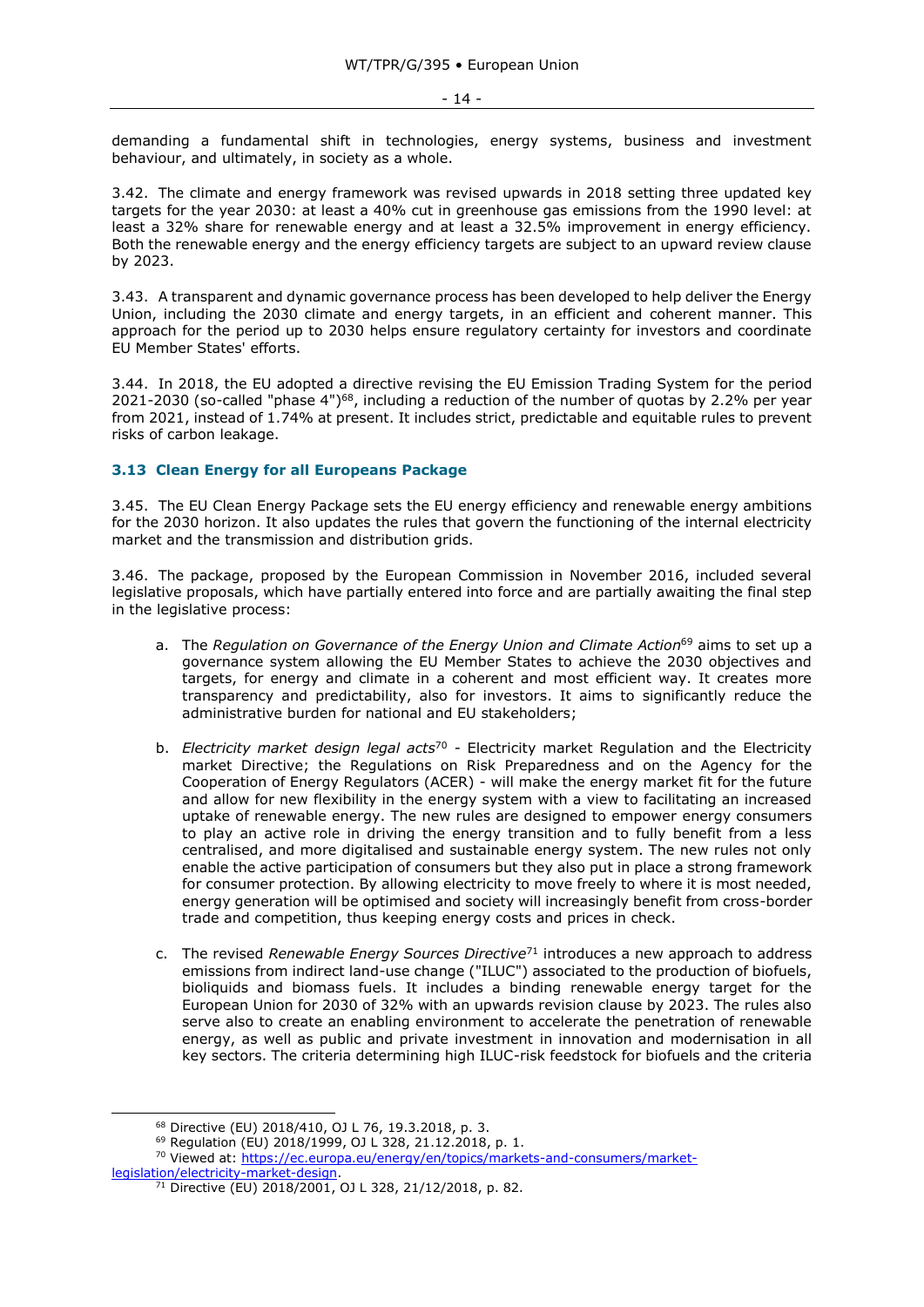for certifying low ILUC–risk biofuels, bioliquids and biomass fuels are detailed in Commission Delegated Regulation (EU) 2019/807<sup>72</sup>;

- d. The revised *Energy Efficiency Directive*<sup>73</sup> includes an energy efficiency target for the EU for 2030 of 32.5% with an upwards revision clause by 2023. The extension of the energy saving obligation beyond 2020 aims to attract investments in the energy market and encourage the uptake of innovative technologies and services which will stimulate the demand for energy efficiency improvement measures.
- e. The *Energy Performance in Buildings Directive*<sup>74</sup> aims to accelerate the cost-effective renovation of existing buildings, with the vision of a decarbonised building stock by 2050 and the mobilisation of investments. It also supports electro-mobility infrastructure deployment in buildings' car parks and introduces new provisions to enhance smart technologies and technical building systems, including automation.
- f. *Energy labelling and eco-design measures* under the EU's energy labelling framework regulation<sup>75</sup> and the EU's Ecodesign Directive<sup>76</sup>: The energy labelling measures and eco-design measures have been prepared for adoption for domestic refrigerators and freezers, lighting products, televisions and electronic displays, washing machines and washer-dryers, commercial refrigerators and freezers. These measures are progressively submitted to the Council and Parliament for scrutiny, and is planned to be adopted in 2019. Eco-design (only) measures have also been prepared for enterprise servers, electric motors, power transformers, external power supplies, and welding equipment*.* These measures will help consumers to choose the most energy efficient appliances.

#### <span id="page-14-0"></span>**3.14 The withdrawal of the United Kingdom from the European Union**

3.47. On 29 March 2017, the United Kingdom notified the European Council of its intention to leave the European Union. To provide for an orderly withdrawal and give legal certainty to businesses, citizens, and stakeholders as to how the disentanglement of the United Kingdom from the EU will work, a Withdrawal Agreement<sup>77</sup> was negotiated between the EU and the United Kingdom. On 25 November 2018, the European Council endorsed the Withdrawal Agreement. Before it can enter into force, the Withdrawal Agreement needs to be ratified.

3.48. On 29 October 2019, the European Council decided, in agreement with the United Kingdom, to further extend the two-year period provided for by Article 50(3) of the Treaty on European Union, until 31 January 2020. In the event that the Withdrawal Agreement is not approved by the House of Commons in the United Kingdom by the withdrawal date, all Union primary and secondary law will cease to apply to the United Kingdom. The United Kingdom will then become a third country. Should the United Kingdom ratify the Withdrawal Agreement at any stage before 31 January 2020, the withdrawal will take place on the first day of the month following the completion of the ratification procedures.

3.49. Given the uncertainty about when and under which conditions the United Kingdom will withdraw from the EU, the EU needs to prepare for a withdrawal without a Withdrawal Agreement (no-deal scenario). The no-deal scenario means that trade between the EU and the United Kingdom will take place on MFN terms and that EU trade agreements with third countries will cease to apply to the United Kingdom as of the United Kingdom's withdrawal.

-

<sup>74</sup> Directive (EU) 2018/844 amending Directive 2010/31/EU, OJ L 156, 19/06/2018, p. 75.

<sup>76</sup> Directive 2009/125/EC, OJ L 285, 31/10/2009, p. 10.

<sup>72</sup> OJ L 133, 13.03.2019, p. 1

<sup>&</sup>lt;sup>73</sup> Directive (EU) 2018/2002 of the European Parliament and of the Council of 11 December 2018 amending Directive 2012/27/EU on energy efficiency, OJ L 328, 21/12/2018, p. 210.

<sup>75</sup> Regulation (EU) 2017/1369, OJ L 198, 28.7.2017, p. 1

<sup>77</sup> Viewed at: [https://ec.europea.eu/commission/sites/beta-](https://ec.europea.eu/commission/sites/beta-political/files/consolidated_withdrawal_agreement.pdf)

[political/files/consolidated\\_withdrawal\\_agreement.pdf.](https://ec.europea.eu/commission/sites/beta-political/files/consolidated_withdrawal_agreement.pdf)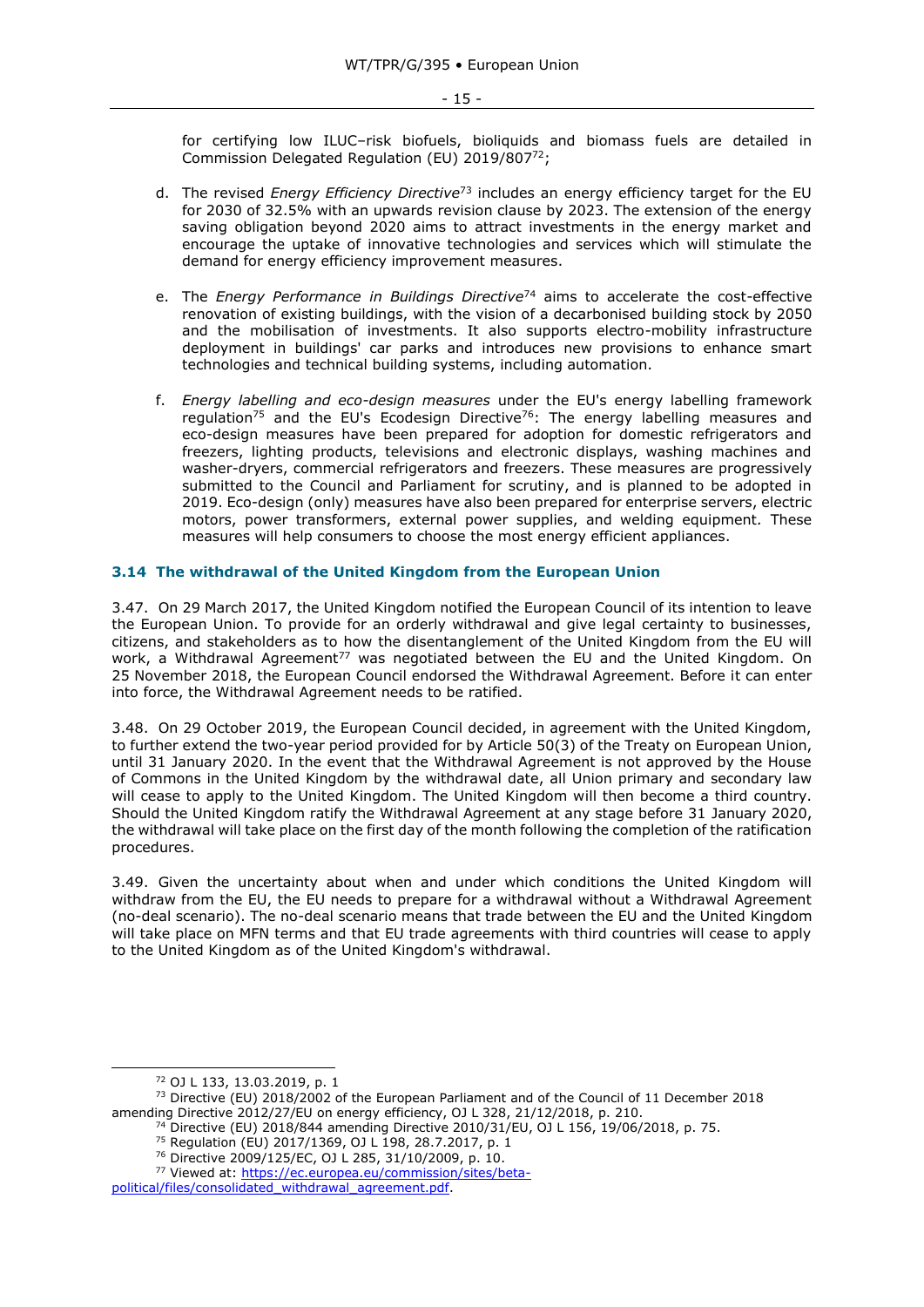3.50. The European Commission has published a number of communications<sup>78</sup> and notices<sup>79</sup> covering a broad range of policy areas, which aim to prepare businesses, citizens and stakeholders for the withdrawal of the United Kingdom under a no-deal scenario.

3.51. The Withdrawal Agreement includes a transition period during which the EU law would apply in and to the United Kingdom as if it were still a Member State. This means that the United Kingdom would continue to participate in the EU Customs Union and the Single Market and all Union policies including trade policy. The United Kingdom would remain bound by the obligations stemming from the EU's international agreements, including FTAs. The EU's WTO commitments and schedules would continue to cover the United Kingdom during the transition period.

3.52. The EU trade policy will not change as a result of the United Kingdom's withdrawal. The EU will honour its obligations and the EU's WTO schedules will remain in place. However, the United Kingdom's withdrawal from the EU will have implications in the WTO context. Quantitative commitments under the goods schedule need to be apportioned. To this end, as early as October 2017, the EU and the United Kingdom engaged jointly with other WTO Members on the envisaged approach of apportionment of tariff-rate quotas with the key principle of maintaining the existing level of market access to the EU27 and the United Kingdom. The negotiations under the Article XXVIII<sup>80</sup> procedure are currently ongoing with the relevant WTO Members.

3.53. The Withdrawal Agreement is accompanied by a Political Declaration<sup>81</sup>, which was agreed by negotiators and endorsed by the European Council. It sets out the framework for the future relationship between the EU and the United Kingdom, allowing for a range of outcomes. The EU aims to have as close as possible a partnership with the United Kingdom in the future in line with the Political Declaration.

## <span id="page-15-0"></span>**4 TRADE AND INVESTMENT POLICY DEVELOPMENTS**

4.1. During the period under review, EU trade policy continued to be guided by the Trade for All Communication<sup>82</sup>, adopted in October 2015.

## <span id="page-15-1"></span>**4.1 Multilateral trade policy**

# <span id="page-15-2"></span>**4.1.1 WTO reform**

4.2. The EU firmly believes that the World Trade Organization (WTO) remains the cornerstone of the multilateral trading system and is indispensable for ensuring free and fair trade. Presently, however, the rules-based multilateral trading system with the WTO at its heart is facing the deepest crisis since its inception, with the continued blockage of WTO Appellate Body Members' appointments and the escalation of unilateral measures and mercantilist deals. The origin of this crisis, however, lies in the collective inability of the Membership to update the WTO rulebook in order to address the economic and technological changes of the past few decades.

4.3. Considering that the only and best way to deal with current global trade challenges is by preserving and strengthening the multilateral trading system, resisting any move to managed trade, the EU took the initiative to propose a comprehensive reform of the three main functions of the WTO (rulemaking, dispute settlement and monitoring/deliberation). Following the call of the European Council (27-28 June 2018), the European Commission presented, on 18 September 2018, an approach to make the WTO more relevant and fit for a changing world. To this end, the EU is engaging with the Membership on its approach and submitted textual proposals in various areas.

## *Dispute settlement*

-

4.4. The EU's priority in its reform efforts has been to preserve and strengthen the main features of the dispute settlement system, which risked paralysis, at the time of writing, by the end of 2019

[political/files/revised\\_political\\_declaration.pdf.](https://ec.europea.eu/commission/sites/beta-political/files/revised_political_declaration.pdf)

<sup>&</sup>lt;sup>78</sup> Viewed at: [https://ec.europa.eu/info/brexit/brexit-preparedness/other-preparedness-activities\\_en.](https://ec.europa.eu/info/brexit/brexit-preparedness/other-preparedness-activities_en)

<sup>&</sup>lt;sup>79</sup> Viewed at: [https://ec.europa.eu/info/brexit/brexit-preparedness/preparedness-notices\\_en.](https://ec.europa.eu/info/brexit/brexit-preparedness/preparedness-notices_en)

<sup>80</sup> WTO document G/SECRET/42, 24 July 2018.

<sup>81</sup> Viewed at: [https://ec.europea.eu/commission/sites/beta-](https://ec.europea.eu/commission/sites/beta-political/files/revised_political_declaration.pdf)

<sup>82</sup> Viewed at: [http://trade.ec.europa.eu/doclib/docs/2015/october/tradoc\\_153846.pdf.](http://trade.ec.europa.eu/doclib/docs/2015/october/tradoc_153846.pdf)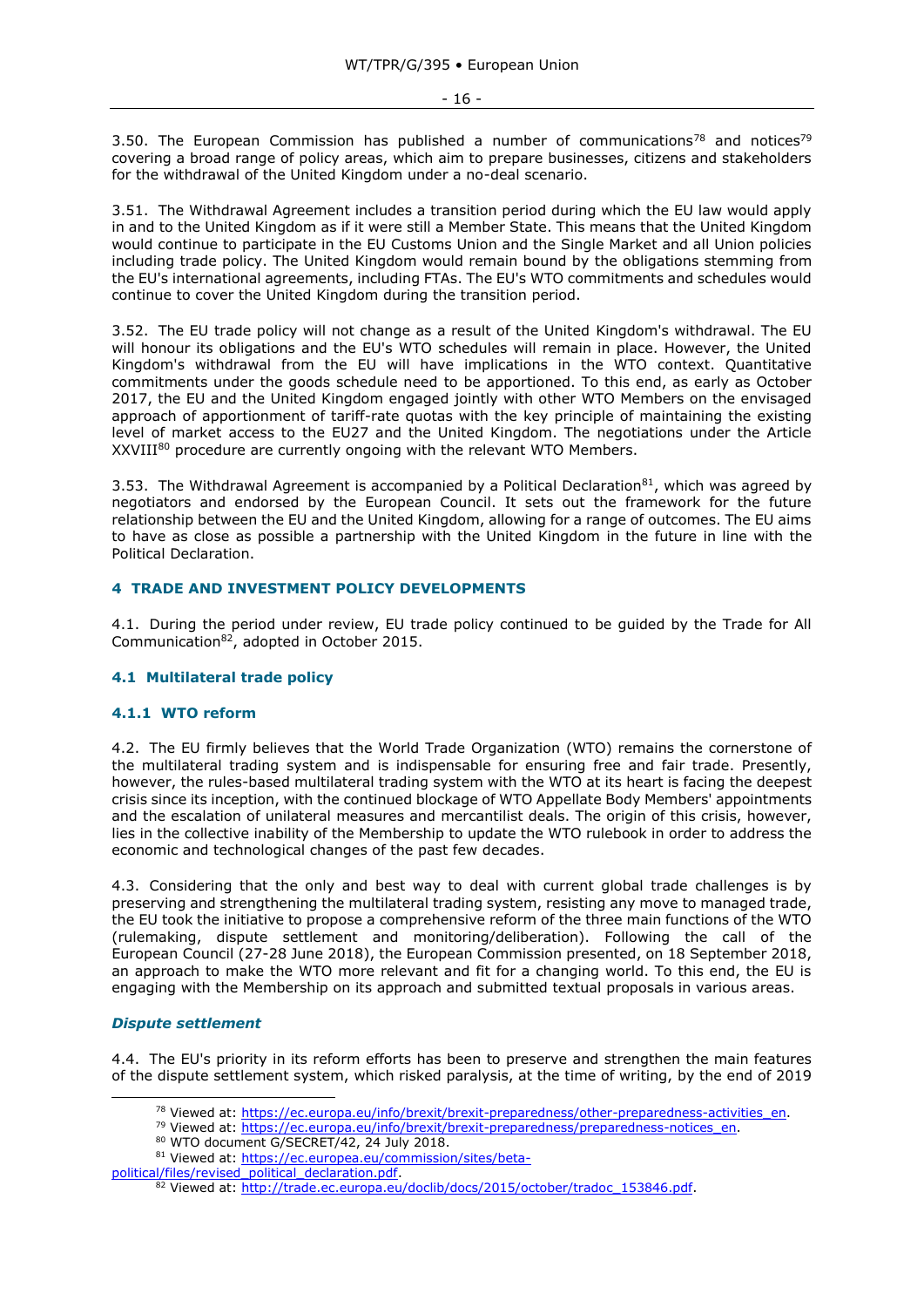if the appointment of Appellate Body members remained blocked. To that end, the EU, together with a coalition of 13 WTO Members, submitted proposals<sup>83</sup> to the WTO in November 2018, which addressed concerns of the Members blocking appointments and were discussed in a dedicated process facilitated by the Ambassador of New Zealand.

## *Negotiating function*

4.5. The failure of the 11<sup>th</sup> Ministerial Conference in December 2017 in Buenos Aires (MC11) to find compromises confirmed the blockage of the WTO's negotiating function. In response to the impossibility to conclude any ongoing negotiation or start discussing new issues, several groups of Members, comprising a wide range of developed and developing countries, initiated various strands of plurilateral work. In the case of e-commerce and domestic regulation, these initiatives have led to the start of WTO negotiations in the meantime.

4.6. While this has breathed some oxygen into the system, the multilateral trade rule book needs updates in more chapters than those addressed in the Buenos Aires initiatives. Updates are essential, in particular, to address distortions caused by non-market policies and practices, which are core underlying reasons of current trade tensions.

4.7. The EU considers that updating the rules on industrial subsidies in the Agreement on Subsidies and Countervailing Measures is fundamental for modernising WTO rules. The present rules are not sufficient for addressing practices which developed since the crafting of the Agreement and have led to serious distortions. With a view to eventually preparing WTO negotiations in this area, the EU has undertaken exploratory talks with various Members in different formations.

## *Monitoring and regular work*

4.8. Reinvigorating the so-called regular work in the WTO's councils and committees can also contribute to addressing the challenges the organisation faces and to maintaining it as the institutional bedrock for international trade relationships. The potential for useful work of the regular WTO bodies is overall under-utilised. Making this regular work respond more effectively to the interests of stakeholders would help keep the WTO relevant.

4.9. To this end, the EU advocates improving Members' collective compliance with their notification obligations. Together with other Members, in November 2018 the EU co-sponsored a proposal, originally put forward by the United States, to improve notification compliance in the area of trade in goods.<sup>84</sup> The proposal responds to the long-standing problem of significant delays in submitting some notifications. It suggests a two-fold solution by increasing focus on assistance for developing countries who encounter capacity constraints for fulfilling their transparency requirements on the one hand, and applying administrative measures as a consequence where obligations are neglected for reasons other than capacity constraints.

4.10. In the same vein, the EU, together with other Members, made a proposal to the General Council in July 2019 to develop guidelines for WTO councils and committees in which Members raise and discuss trade concerns.<sup>85</sup> Despite the significant amount of time and resources that many Members put into alleviating concerns on trade measures at a pre-litigation stage, the outcomes are often inadequate. To make discussions more effective, the EU and others proposed to streamline meeting arrangements, strengthen Members' engagement and promote additional informal avenues for dialogue.

4.11. Finally, the EU is of the view that active participation of Members in formal, as well as informal, meetings of the regular bodies is essential for a dynamic organisation. The EU seeks to lead by example by contributing to the monitoring and deliberative work of these bodies and engaging in dialogue with all parts of the Membership.

<sup>83</sup> WTO documents WT/GC/W/752/Rev.2 and WT/GC/W/753/Rev.1, 11 December 2018.

<sup>84</sup> WTO document JOB/CTG/14/Rev.2, 27 June 2019.

<sup>85</sup> WTO document WT/GC/W/777/Rev.4, 21 October 2019.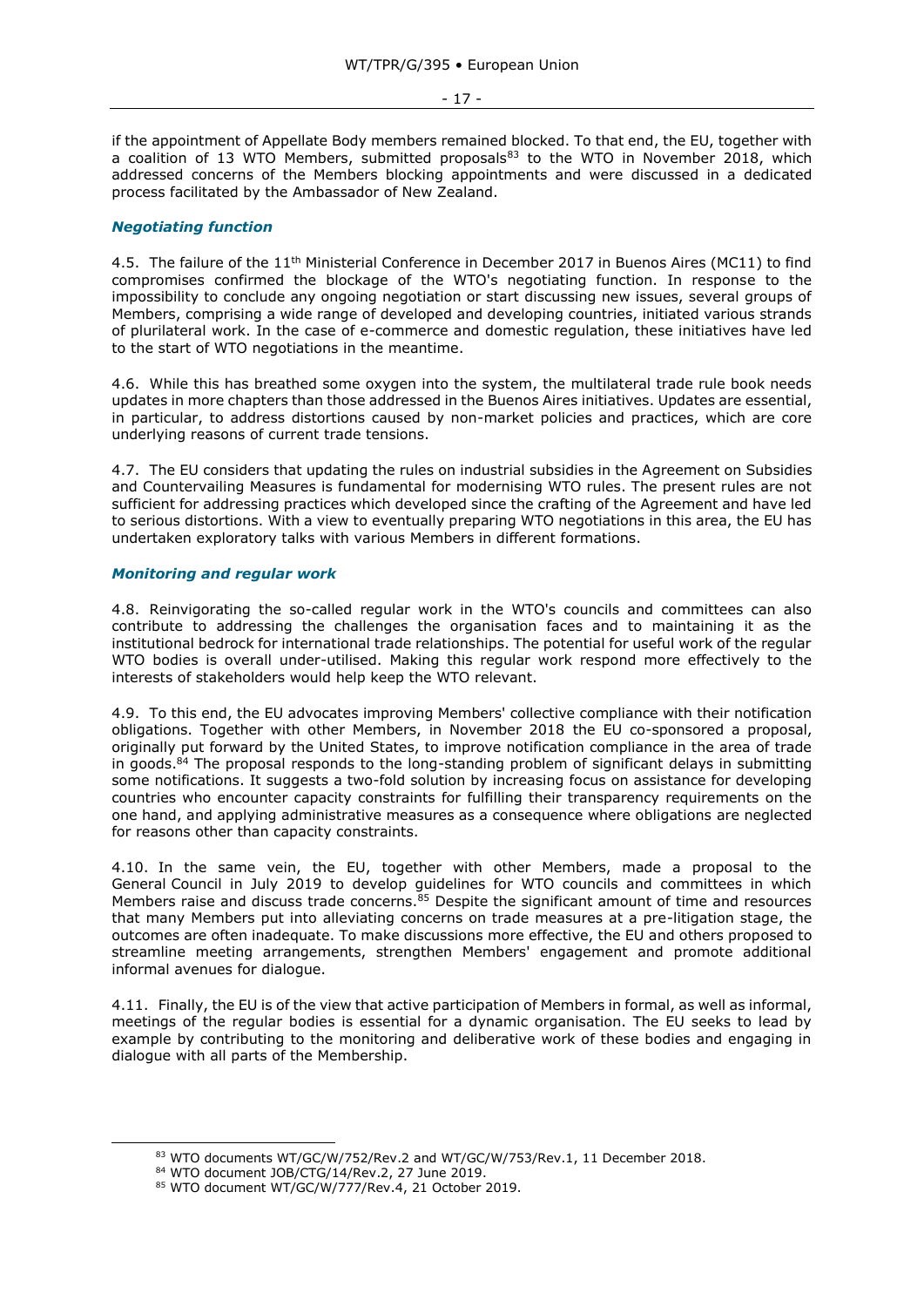#### - 18 -

#### <span id="page-17-0"></span>**4.1.2 WTO negotiations and initiatives**

4.12. The only ongoing multilateral negotiation stemming from the Doha Development Agenda, the negotiation to discipline fisheries subsidies aims at prohibiting fisheries subsidies, which contribute to overcapacity and overfishing and eliminating subsidies that contribute to illegal, unreported and unregulated fishing. The EU has taken a leading position in advancing this important work and is committed to finalising negotiations by December 2019, as agreed in Buenos Aires and in line with the UN Sustainable Development Goal 14.6.

4.13. The EU is fully supportive of the work ensuing from the Buenos Aires Joint Statement initiatives launched in the margins of MC11 on e-commerce, domestic regulation in services and investment facilitation. The EU is guided by the approach of "flexible multilateralism", through which plurilateral negotiations should lead to multilateral, MFN-based outcomes. This has somewhat stimulated the WTO's negotiating system and led to constructive meetings or even launch of new negotiations.

4.14. Building on the exploratory work carried out in 2018, the EU was pleased to participate in the launch of plurilateral WTO negotiations under the Joint Statement initiative on e-Commerce in January 2019 in the margins of the World Economic Forum in Davos. The EU aims to negotiate a set of multilateral rules and commitments that would enhance global e-commerce and facilitate business operations, notably for small and medium-sized enterprises, e.g. by ensuring validity of e-signatures and e-contracts and prohibiting unjustified requirements to retain data in a specific location, as well as to enhance consumer trust in the online environment. Committed to making the initiative a success, the EU tabled negotiating proposals on priority issues for business and consumers, such as a set of horizontal digital trade provisions and a set of rules applying to telecommunication services, as well as market access requests in sectors particularly relevant for e-commerce. The EU advocates for a commercially meaningful outcome, broad participation and a negotiating framework that provides some flexibility to the participants.

4.15. Clear and enforceable domestic regulation disciplines for services is an important complement to existing liberalisation under the GATS. The process set up under the Joint Statement Initiative on Domestic Regulation allowed significant progress to be made since MC11. This created a real opportunity to conclude more than 20 years of WTO negotiations on this important topic, which would bring tangible benefits to services operators. The next Ministerial Conference in Nur-Sultan in Kazakhstan in 2020 provides a natural deadline for doing this, as confirmed by the Ministerial Statement issued in May 2019 in the margins of the OECD Ministerial Meeting.

4.16. The EU is equally active in and supportive of the structured discussions under the Joint Statement Initiative on Investment Facilitation for Development on developing a multilateral framework on investment facilitation and the Informal Working Group on Micro, Small, and Medium-Sized Enterprises (MSMEs). As the EU believes that trade can be a driver of gender equality, it also supported the Buenos Aires Declaration on Trade and Women's Economic Empowerment.

## <span id="page-17-1"></span>**4.2 The EU bilateral negotiating agenda**

4.17. The EU has continued building its trade network via its bilateral agenda while fully respecting WTO rules. To date, European companies and citizens benefit from free trade agreements with 72 countries under 41 existing agreements. The EU has concluded, and put into operation the EU's two biggest trade agreement in terms of market size. On 21 September 2017, the Comprehensive Economic and Trade Agreement (CETA) between the EU and Canada entered into provisional application. Some provisions, including those on investment protection and the Investment Court System will only enter into force when all EU Member States ratify the agreement. In February 2019, the EU-Japan Economic Partnership Agreement (the EU-Japan EPA) entered into force.

4.18. The two agreements are new generation free trade agreements. They go beyond trade in goods and services; they cover also intellectual property, investments, government procurement, customs and trade facilitation, competition, regulatory cooperation, trade and sustainable development. Moreover, the EU-Japan EPA was the first agreement to include a chapter dedicated to smaller businesses. Together, these agreements will help EU businesses to save up to EUR 1.6 billion in customs duties per year. EU exports to Japan are expected to rise by EUR 13 billion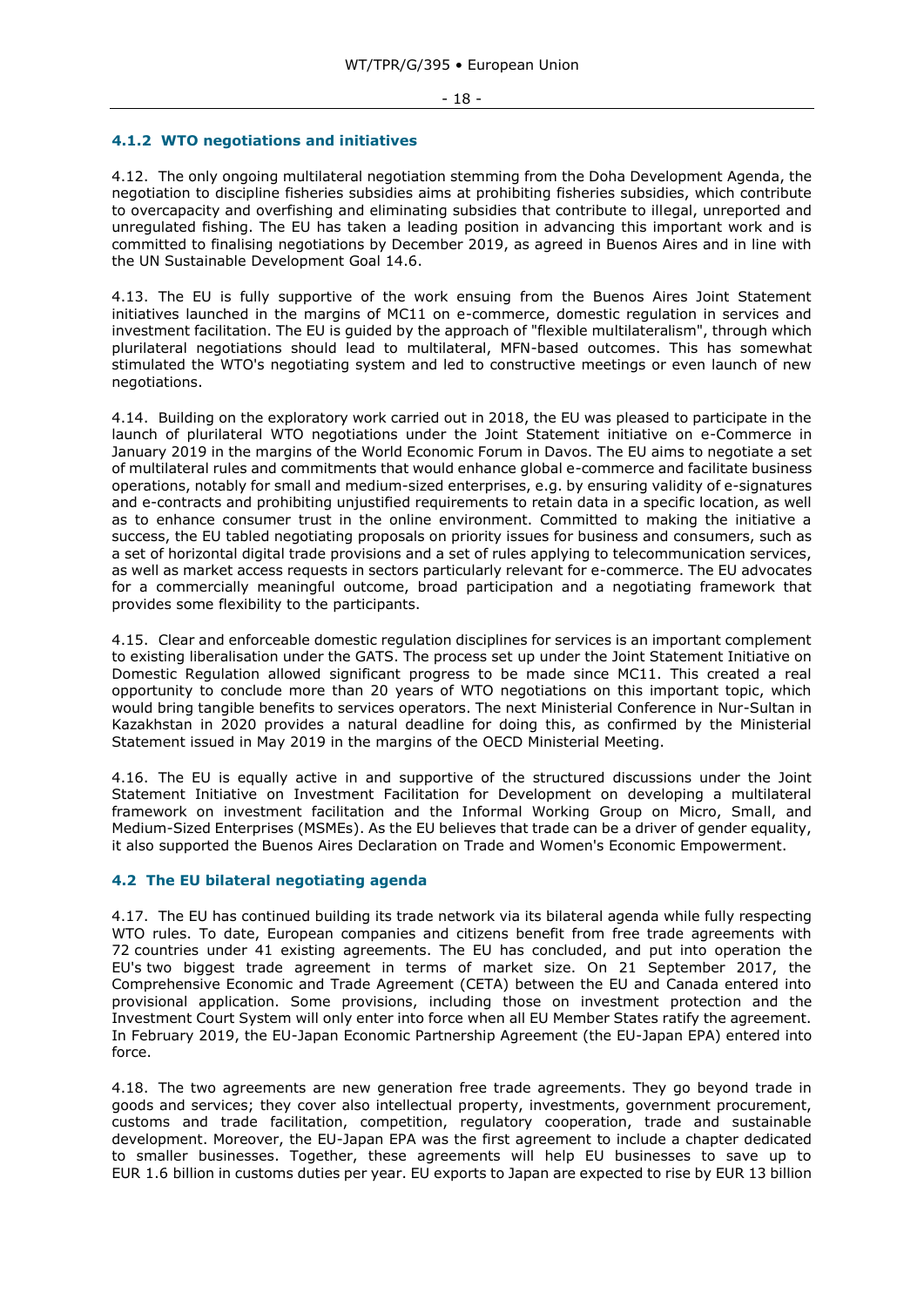per year while exports to Canada in 2018 (the first full year of provisional application) increased by 15% in comparison to the preceding 3 years).

4.19. In South East Asia, on 30 June 2019, the EU signed the Free Trade Agreement and the Investment Protection Agreement with Vietnam. The agreement will soon be presented for the ratification procedure. In addition, the EU-Singapore Free Trade Agreement and Investment Protection Agreement, signed in October 2018, is under the ratification process. The EU also continues bilateral free trade agreement negotiations with Indonesia, launched in 2016.

4.20. The Court of Justice confirmed in its opinion 2/15 on the EU-Singapore Free Trade Agreement that the majority of areas covered by this FTA (ranging from trade in goods, to services, to public procurement or sustainable development) fall under the exclusive competence of the EU. Only as regards portfolio investment and the settlement of disputes between foreign investors and states, the EU shares competence with Member States. In view of this, the EU has introduced a new approach to its trade and investment agreements: free trade agreements cover areas where the EU has exclusive competence, while investment protection agreements cover areas of both EU exclusive and shared competence. Japan, Singapore and Vietnam were the first trade and investment partners with whom the EU followed this new approach. In addition, the EU is pursuing negotiations for standalone investment agreements, including with China.

4.21. As regards Africa, in September 2018, Commission President Juncker proposed to deepen the EU's economic and trade relationships with Africa through a new Africa-Europe Alliance for Sustainable Investment and Jobs. The European Commission proposes to boost trade and investment, further attract private investors, support education and skills development for employability, as well as to improve the business climate.

4.22. As of February 2018, the southern African Economic Partnership Agreement, already applied to other countries, entered into provisional application with Mozambique. In February 2019, Comoros ratified the Eastern and Southern African Economic Partnership Agreement and joined the Eastern and Southern Partnership already in implementation since 2012.

4.23. The EU is also active with partners in Latin America. In November 2017, the EU and Chile launched negotiations for an Association Agreement – deepening and expanding the existing Agreement. In 2018, the EU reached a political agreement with Mexico on the modernisation of the current Association Agreement. In June 2019, the EU concluded negotiations with Mercosur for an ambitious, balanced and comprehensive trade agreement.

4.24. In the Pacific, the EU launched negotiations for comprehensive trade agreements with Australia and New Zealand in June 2018.

4.25. At the end of 2018, Samoa completed its accession to the EU-Pacific Economic Partnership Agreement, which is currently implemented by Papua New Guinea and Fiji.

4.26. In the EU's own neighbourhood, the EU is continuing its negotiations on the Deep and Comprehensive Free Trade Agreements with Morocco and Tunisia, which were launched respectively in March 2013 and in October 2015.

4.27. In the reviewed period, the EU also launched negotiations for enhanced, non-preferential trade agreements with Azerbaijan and Kyrgyzstan in 2017, and with Uzbekistan in 2018.

4.28. Finally, during a meeting of Presidents Juncker and Trump in Washington D.C. on 25 July 2018, the two Presidents announced the launch of a new phase in the bilateral EU-US trade relationship. In April 2019, EU Member States adopted the European Commission proposal allowing the EU to enter into formal negotiations for a tariff elimination agreement on industrial goods and an agreement on conformity assessment with the U.S.

4.29. The EU is putting increasing efforts into implementation and enforcement of commitments made under bilateral trade agreements. Following its 2015 commitment, the European Commission published its third annual report on implementation of EU free trade agreements in October 2019.<sup>86</sup>

<sup>86</sup> Viewed at: [https://trade.ec.europa.eu/doclib/docs/2019/october/tradoc\\_158387.pdf.](https://trade.ec.europa.eu/doclib/docs/2019/october/tradoc_158387.pdf)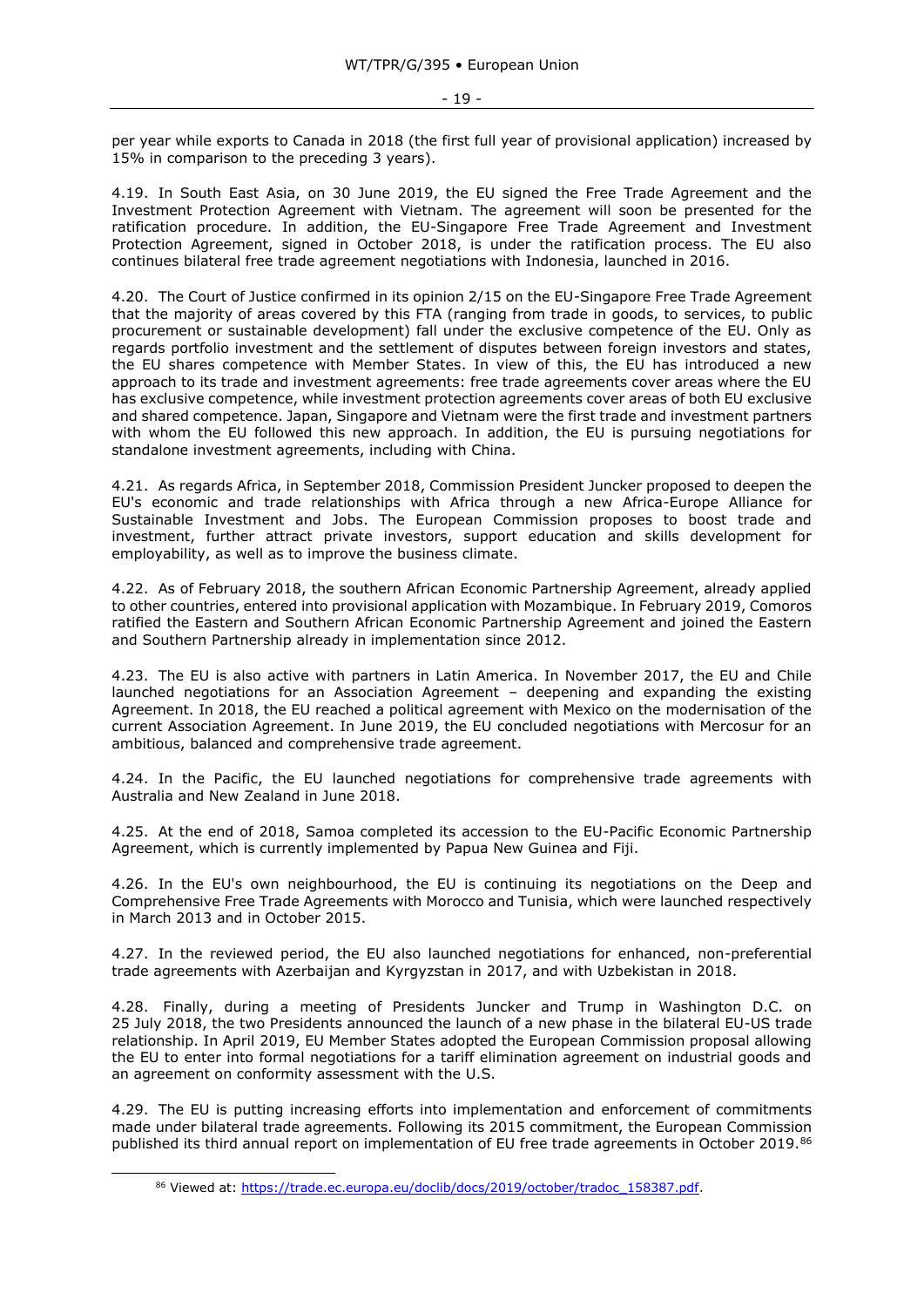- 20 -

This report is complemented by a comprehensive working document which provides detailed information on the implementation of each agreement, including on the work of committees and sub-committees established under the agreements.

4.30. The annual report on implementation of free trade agreement now provides information on the preferential utilisation of the agreement for EU imports based on EU statistics. The EU works closely with its trade partners to obtain reliable statistics on preferential utilisation for EU exports in order to be able to assess the effects of the agreement.

# <span id="page-19-0"></span>**4.3 Promoting a sustainable approach to trade**

4.31. The EU Treaties require that the EU's external action promote the principles and international values upon which the European Union is founded, including sustainable development, democracy, the rule of law, and respect for fundamental rights. This is done in a positive, incentive-based way and at different levels.

## <span id="page-19-1"></span>**4.3.1 Promoting labour rights and environmental protection**

4.32. At multilateral level and as a WTO Member, the EU is an active player in the WTO negotiations on fisheries subsidies and in the WTO Committee on Trade and Development. It also is actively involved in the work of the WTO Committee on Trade and Environment and supports efforts to liberalise trade in environmental goods and services.

4.33. At bilateral level, the EU promotes labour and environmental considerations in its trade agreements through dedicated chapters on trade and sustainable development (TSD). Bilateral agreements under implementation that contain such chapters include those with Canada, [Central](http://ec.europa.eu/trade/policy/countries-and-regions/regions/central-america/)  [America,](http://ec.europa.eu/trade/policy/countries-and-regions/regions/central-america/) Colombia, Ecuador and Peru, Georgia, Moldova, [South Korea](http://ec.europa.eu/trade/policy/countries-and-regions/countries/south-korea/) [a](http://ec.europa.eu/trade/policy/countries-and-regions/regions/andean-community/)nd Ukraine. Also, the recently signed agreements with Japan, Mexico, Singapore and Vietnam have a TSD chapter, as does the recently concluded agreement with Mercosur. TSD chapters include commitments to ratify and effectively implement fundamental [International Labour Organization](http://www.ilo.org/global/lang--en/index.htm) conventions and Multilateral Environmental Agreements. The chapters also contain specific provisions on the conservation and sustainable management of natural resources (e.g. timber, fish and wildlife) and the promotion of practices favouring sustainable development and responsible business practices. They also aim to prevent the risk of a race to the bottom, by prohibiting derogations from or lack of enforcement of domestic environmental or labour laws in order to encourage trade and investment.

#### <span id="page-19-2"></span>**4.3.2 Supporting inclusive growth in developing countries**

4.34. At unilateral level, the EU's Generalised Scheme of Preferences (GSP) removes duties from products coming into the EU market from vulnerable developing countries. Under the general GSP arrangement, the EU grants partial or full tariff reductions on around 66% of tariff lines. The Special Incentive Arrangement for Sustainable Development and Good Governance (GSP+) grants mostly duty-free treatment to essentially the same 66% of tariff lines. The Everything But Arms (EBA) arrangement, also a part of the EU's GSP, gives Least Developed Countries (LDCs) tariff-free, quotafree access to the EU market for all products except arms and ammunition.

4.35. Under the EU's current GSP Regulation, all GSP beneficiary countries (including Everything But Arms beneficiaries) have to respect the principles of fifteen core conventions on human and labour rights. The GSP+ arrangement requires countries to fulfil, ratify and effectively implement a total of 27 international conventions covering core human and labour rights, environmental protection, and good governance. An independent mid-term evaluation concluded in 2018 that the EU's GSP is effective, showing that imports from beneficiary countries have increased substantially. In 2018, the share of EU imports coming from LDCs stood at 2.26%, more than double the overall LDC share of world exports (0.98% in 2017).<sup>87</sup>

4.36. In December 2017, the EU and its Member States updated their joint Aid for Trade (AfT) Strategy to change their collective approach towards supporting developing countries' trade and productive capacities<sup>88</sup>. The objective of the updated strategy is to better align EU AfT interventions

<sup>87</sup> WTO document WT/COMTD/LDC/W/66, 2 October 2018.

<sup>88</sup> Council Conclusions (15573/17) adopted on 11 December 2017.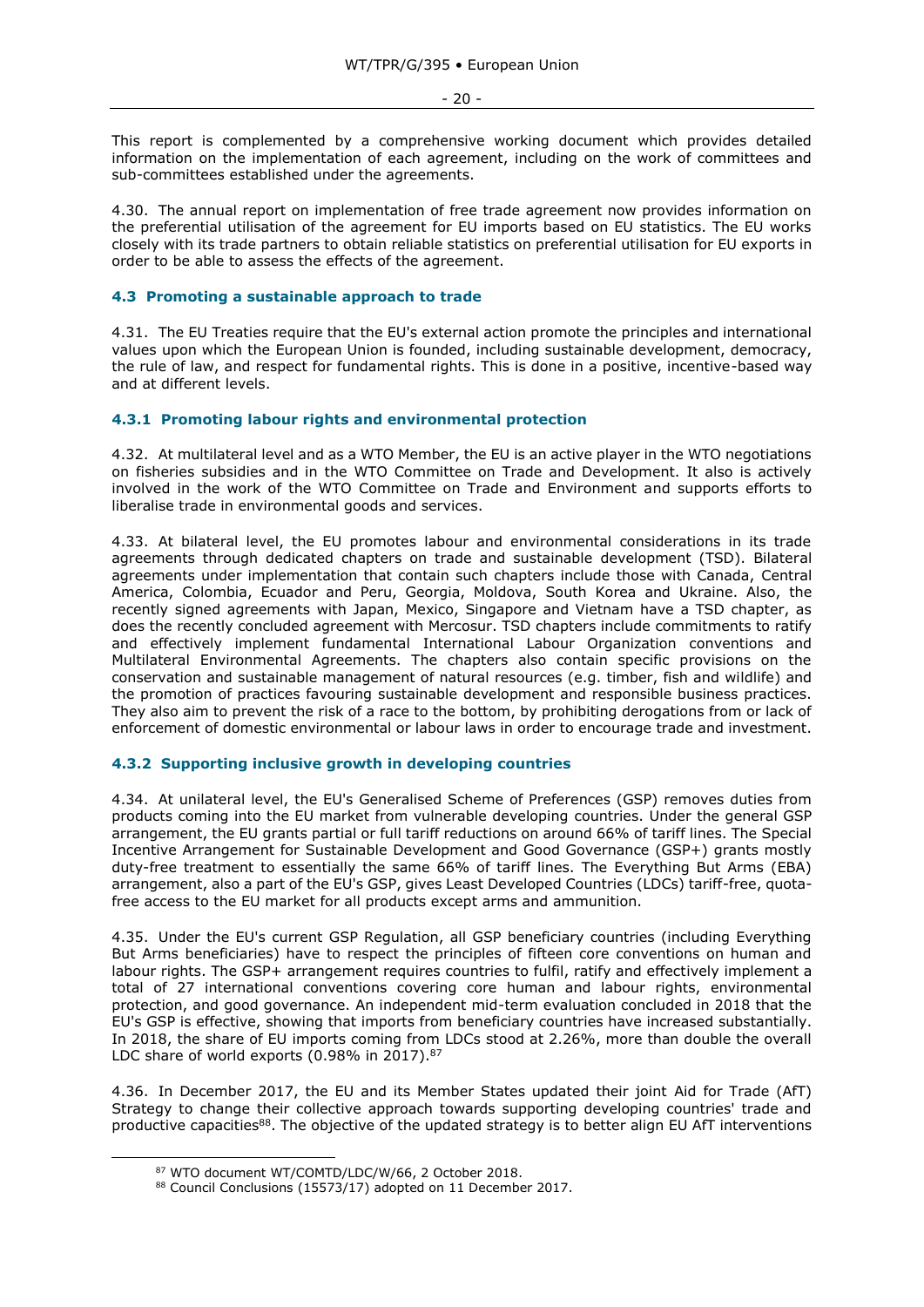- 21 -

with actual market-driven opportunities and constraints, to ensure a better quantitative focus on LDCs and to increase the contribution of AfT to sustainable development goals, while supporting a stronger participation of women in the economy. The most recent EU Aid for Trade Progress Report (2019) was presented at the  $7<sup>th</sup>$  Global Aid for Trade Review in July 2019.<sup>89</sup>

4.37. The EU and its Member States collectively constitute the world's largest AfT donor, accounting for more than one-third of global AfT, with collective commitments amounting to EUR 14.5 billion in 2017 (increase of 7.8% compared to 2016). The EU's and its Member States' commitments for Trade Related Assistance reached EUR 4.5 billion in 2017 (increase of 31% compared to previous year).

# <span id="page-20-0"></span>**4.3.3 Promoting human rights**

4.38. The Union's trade policy helps to promote and protect core human rights around the world. EU policy involves various trade policy instruments including the EU's unilateral trade preferences (GSP), bilateral and regional free trade agreements and trade impact assessments and evaluations.

4.39. The EU's free trade agreements concluded with trading partners are linked to the human rights "essential elements" clause contained in the political framework agreements with these countries.

4.40. In the context of the Alliance for Torture-Free Trade, the EU continues efforts within the United Nations to ban or control worldwide trade in products used for torture and capital punishment. In September 2018, during the Alliance's first Ministerial, members agreed to work towards an UN instrument (such as a binding convention) and in June 2019 the UN passed a resolution launching the process to this effect.

## <span id="page-20-1"></span>**4.3.4 Gender equality and economic empowerment of women**

4.41. The EU is committed to gender equality, to which various policy areas, including trade, can contribute. The EU supported the adoption of the Joint Declaration on Trade and Women's Economic Empowerment at the 11th WTO Ministerial Conference in Buenos Aires in December 2017. In this context, the EU co-hosted a workshop on Women and Digital Trade in Geneva on 1st July 2019 to discuss the opportunities and challenges for women in digital trade. The EU's updated Aid for Trade strategy also explicitly recognises gender equality as a fundamental human right, putting women's economic empowerment at its forefront.

4.42. EU trade agreements contain commitments related to the implementation of fundamental ILO conventions targeting non-discrimination in employment (ratification and implementation of ILO Conventions 100 and 111 on equal remuneration and non-discrimination), in a specific chapter on Trade and Sustainable Development. In addition, the EU is negotiating specific provisions on trade and gender equality in the context of the modernisation exercise of EU Chile Association Agreement. Such provisions will help acquiring a better understanding of the constraints and opportunities faced by women in the trade arena, as well as sharing best practices. The EU and Canada are cooperating along the same lines in the context of the EU-Canada Comprehensive Economic and Trade Agreement (CETA).

4.43. The GSP+ scheme includes the UN "Convention on the Elimination of All Forms of Discrimination against Women".

## <span id="page-20-2"></span>**4.3.5 Ensuring responsible management of supply chains**

-

4.44. All recently concluded trade agreements by the EU contains specific provisions on Corporate Social Responsibility/Responsible Business Conduct (CSR/RBC), committing the parties to promoting internationally agreed instruments in this area. This also translates into dedicated implementation activities with FTA partner countries building on the expertise and leverage of relevant international organisations and stakeholders.

4.45. In 2018, the EU launched the "Responsible Supply Chains in Asia" pilot project funded under the EU Partnership Instrument for three years and developed by the EU together with the ILO and

<sup>89</sup> Viewed at: [https://ec.europa.eu/europeaid/eu-aid-trade-progress-report-2019\\_en.](https://ec.europa.eu/europeaid/eu-aid-trade-progress-report-2019_en)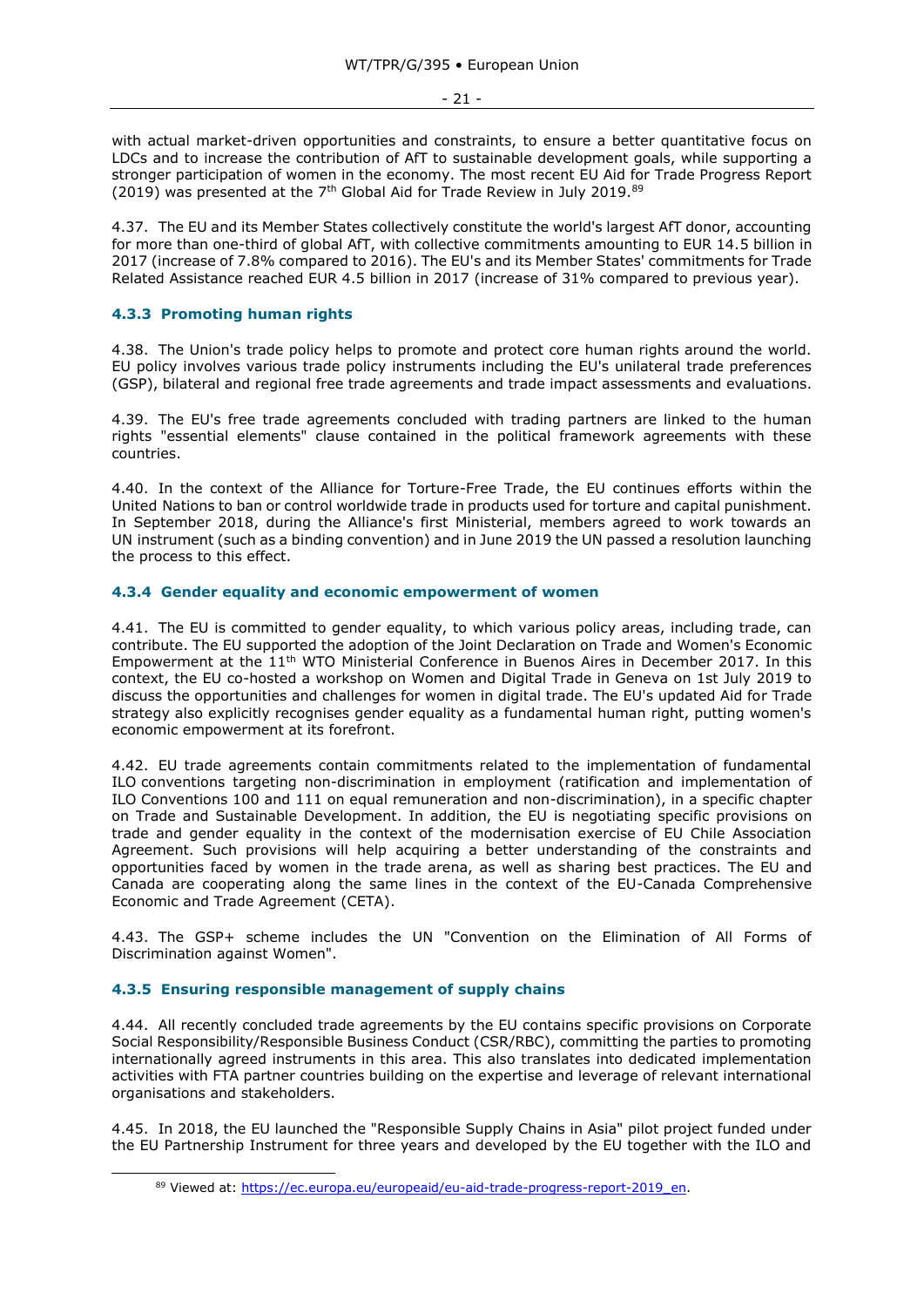OECD. The EU launched a similar project to promote CSR/RBC and Business and Human Rights in selected Latin America countries. The project started in early 2019 for 4 years.

4.46. Regarding horizontal due diligence legislation, in 2018, for the first time, listed companies, banks and insurance companies with more than 500 employees were required to disclose non-financial information in their management reports relating to environmental, social and labour issues, respect for human rights, anti-corruption and bribery issues.<sup>90</sup> The non-financial statement should include information on the due diligence processes implemented by the company, as well as on the principal risks linked to the company's operations, including, where relevant and proportionate, how the company manages those risks. The so-called conflict minerals regulation of 2017 will help to ensure that EU imports of tin, tantalum, tungsten and gold and the minerals containing them do not contribute to armed conflict and associated human rights abuses along the supply chain. It will start to apply on 1 January 2021.

## <span id="page-21-0"></span>**4.3.6 Promoting fair and ethical trade schemes**

4.47. The EU continues to promote fair and ethical trade schemes with a view to raising awareness on both the supply- and the demand-side and on developing more sustainable trade opportunities for small producers in third countries. The EU has introduced initiatives which aim to recognise cities' positive impact in social, economic and environmental sustainability in international trade. In 2017, the "EU Cities for Fair and Ethical Trade Award" was set up as a project.

4.48. In addition, a market study on consumer demand for fair and ethical products was finalised and presented in May 2018. The study focused on selected EU Member States and concluded that sustainable product sourcing has become a top priority for retailers who are increasingly "greening" their supply chains, adopting fair and ethical trade criteria and applying sustainability standards in overwhelming numbers.

4.49. Fair and ethical trade schemes are promoted as part of the EU's concluded bilateral trade agreements and through the network of EU delegations.

## <span id="page-21-1"></span>**4.3.7 Transparency, anti-corruption and promoting good governance**

4.50. The EU is committed to transparency as it considers it essential to ensure inclusiveness, legitimacy and accountability and facilitates a mutual understanding of policy in any area by enhancing public trust. To pursue a pro-active transparency policy the European Commission publishes all its draft negotiating directives, reports of negotiating rounds and other relevant documents. In addition, to engage with civil society, public stakeholder events on trade are regularly organised with representatives of non-governmental organisations, trade unions, business organisations and other groups. In this way, the European Commission receives concrete substantive input to improve its trade policy and to make it evidence-based.

4.51. EU trade policy also contributes to the prevention and fight against corruption, for instance by increasing the transparency of regulations and procurement processes, or by simplifying customs procedures. The modernised trade agreement with Mexico, for which an agreement in principle was announced on 28 April 2018, contains provisions which seek to fight corruption, notably by making active and passive bribery of public officials a criminal offence, as foreseen in the UN Convention Against Corruption. There are also detailed provisions to tackle money laundering.

## <span id="page-21-2"></span>**4.4 Trade Policy for open and fair trade**

-

4.52. While the EU is one of the most open economies in the world, it also believes in fair trade. The EU continued to stand against unfair and illegal practices and state subsidies, aiming at ensuring a level playing field to its economic operators.

4.53. The EU took several significant measures to achieve open but fair trade:

a. *Trade defence area:* There were two changes to the EU's basic anti-dumping and anti-subsidy legislation in December 2017 and June 2018 respectively. *The first of these* 

<sup>90</sup> Directive 2014/95/EU amending Directive 2013/34/EU, OJ L 330, 15.11.2014, p. 1.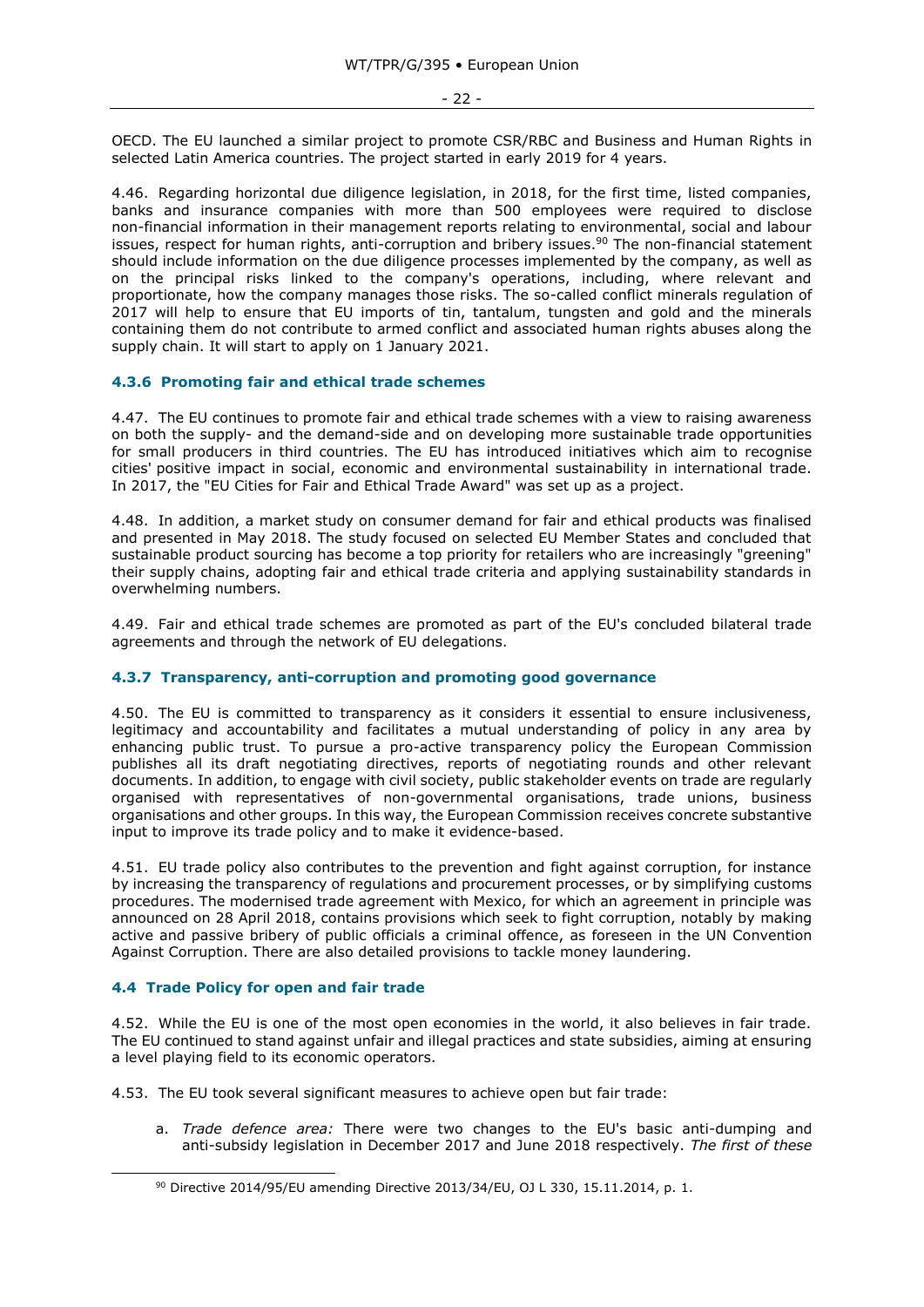*changes to the antidumping rules<sup>91</sup> introduced* a new methodology to calculate the normal value of goods subject to investigation, in case of significant distortions induced by the authorities of the exporting country. At the same time there was also a *strengthening of the anti-subsidy rules<sup>92</sup>*, which allow the European Commission to better capture the full magnitude of subsidisation by making it possible to also address subsidies identified during the course of an investigation. The second set of changes, in June 2018, involved a *modernisation of the trade defence instruments<sup>93</sup>* and introduced *inter alia*, shorter investigation deadlines, more transparent investigations as well as, rules more adapted to face the challenges of the global economy, i.e. the existence of raw materials distortions, which more and more plague today's commercial exchanges.

- b. *Regulation on Screening of Foreign Direct Investment<sup>94</sup>*: The regulation entered into force on 10 April 2019. It will become fully applicable as of 11 October 2020. In some exceptional cases (foreign investment affecting critical technologies, infrastructure, supply of critical inputs or access to sensitive data), it will help European Union safeguard its security interests from foreign investment targeting the acquisition of critical European assets. The EU screening framework does not replace or duplicate existing national mechanisms, and hence does not add red tape for investors. It is not targeted against investors from any particular country: non-discrimination is a key principle of the new Regulation and screening mechanisms of EU Member States will need to respect this principle. In addition, requirements applying to national screening mechanisms include rules on transparency, confidentiality of information exchanged, possibility of recourse against screening decisions, and measures to identify and prevent circumvention by foreign investors.
- c. In the context of a growing number of trade tensions and protectionist measures, the EU continued defending interests of its companies in the global market and ensured<sup>95</sup> that European products are not blocked through barriers to trade. The latest Trade and Investment Barriers Report<sup>96</sup> shows that 123 barriers hindering EU exports opportunities have been removed since 2014. In the Report, the European Commission elaborated on the EU's wide toolbox to tackle market access barriers, including dispute settlement where appropriate, providing specific examples from the report about cases which have led to the resolution of barriers.
- d. Following the European Council conclusions of March 2019 $97$ , the EU resumed discussions on the International Procurement Instrument (IPI) and the legislative process is ongoing. IPI aims at improving access of EU economic operators to public procurement and concessions markets in third countries.

## <span id="page-22-0"></span>**5 LOOKING AHEAD**

-

5.1. The WTO is facing its deepest crisis since the end of the Second World War, with the risk of paralysis of the dispute settlement system and a growing recourse to unilateral, WTO-inconsistent measures. For the EU, the collapse of the multilateral system, which has for decades underpinned prosperity across the world and, moreover, rising living standards in developing countries, must be avoided at all costs.

5.2. The only way to achieve this is by strengthening and reforming the WTO in a way that allows that all members make a renewed commitment to an updated balance of rights and obligations. The EU's reform proposals have this aim in view, in terms of all three pillars of WTO action: dispute settlement, deliberative discussions and negotiations.

5.3. Demonstrating the value of the negotiating function is of particular importance. Any successful WTO reform must deliver strengthened rules on non-market policies and practises that are distorting

<sup>91</sup> Regulation (EU) 2017/2321, OJ L 338, 19/12/2017, p. 1.

<sup>92</sup> Regulation (EU) 2017/2321, OJ L 338, 19/12/2017, p. 1.

<sup>93</sup> Regulation (EU) 2018/825, OJ L 143, 7.6.2018, p. 1.

<sup>94</sup> Regulation (EU) 2019/452, OJ L 79, 21/3/2019, p. 1.

<sup>95</sup> Viewed at: [http://trade.ec.europa.eu/doclib/docs/2019/june/tradoc\\_157929.pdf.](http://trade.ec.europa.eu/doclib/docs/2019/june/tradoc_157929.pdf)

<sup>96</sup> Viewed at: [http://trade.ec.europa.eu/doclib/docs/2019/june/tradoc\\_157929.pdf.](http://trade.ec.europa.eu/doclib/docs/2019/june/tradoc_157929.pdf)

<sup>97</sup> Viewed at: [https://data.consilium.europa.eu/doc/document/ST-1-2019-INIT/en/pdf.](https://data.consilium.europa.eu/doc/document/ST-1-2019-INIT/en/pdf)